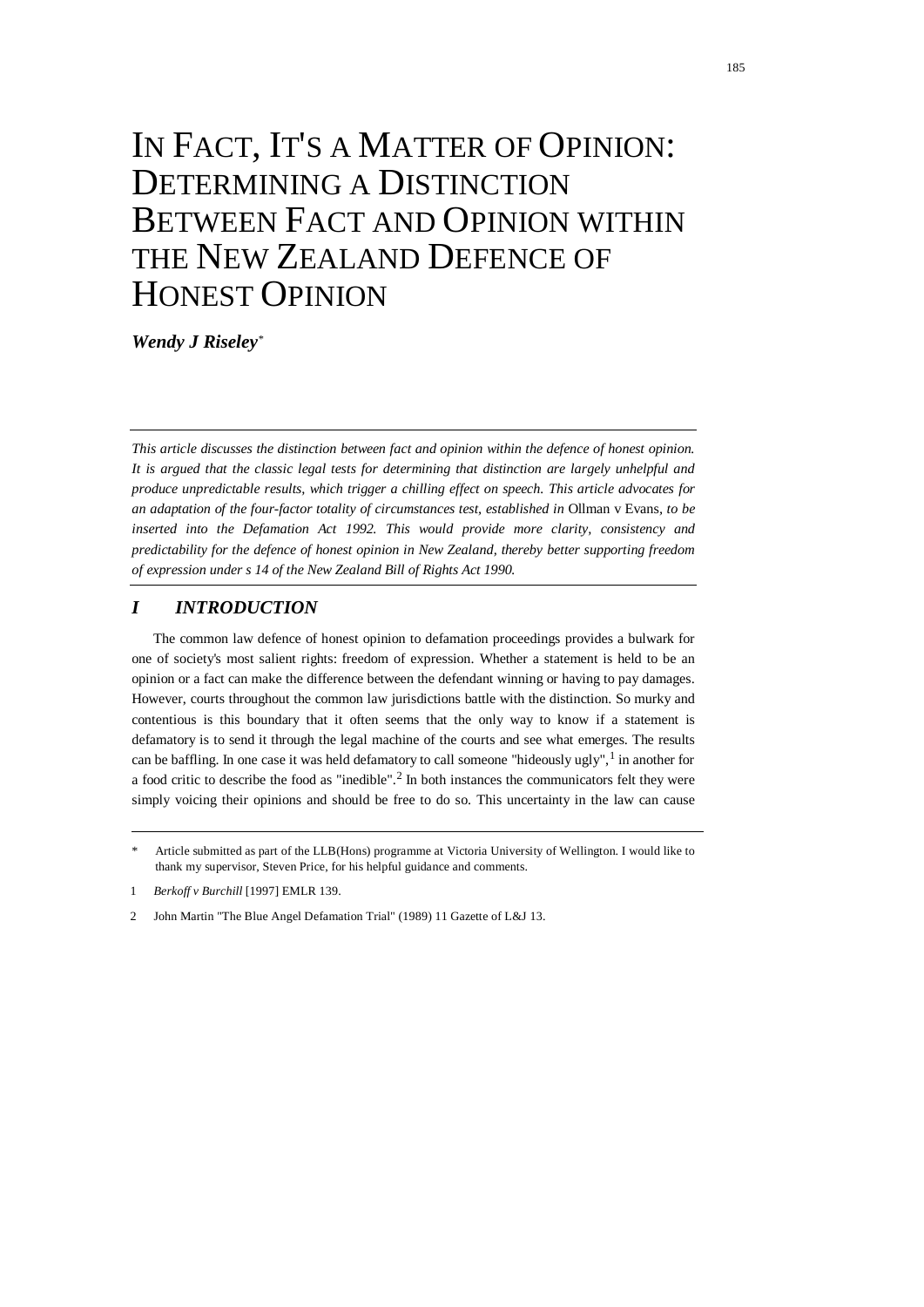people to check themselves to such an extent that free speech is hindered. The United Kingdom Court of Appeal recently widened the concept of opinion, stating that the lower Court's ruling against the defendant had "most certainly had a chilling effect on public debate".<sup>[3](#page-1-0)</sup>

This article will argue that the current methods determining a dividing line between fact and opinion are unworkable because no bright-line exists. After a summary of the law surrounding the defence of honest opinion, the rationale behind protecting opinion is discussed. The article then looks at the inadequacy of the fact–opinion distinction and its inability to support that rationale. Finally, after a survey of some current legal tests, a more flexible and predictable eight-factor test is proposed to address the dichotomy and better support free speech.

# *II THE LAW OF HONEST OPINION*

The law of defamation aims to vindicate and prevent unjustified damage to reputations. In New Zealand, this endeavour comes by way of the common law and is supported by the Defamation Act 1992. While the statute does not supply a definition, Lord Atkin in *Sim v Stretch* described a defamatory statement as one that has a tendency to lower a person "in the estimation of rightthinking members of society generally". [4](#page-1-1) To help provide a balance protecting free speech, the law of defamation provides four defences: truth, honest opinion, and absolute and qualified privilege.<sup>[5](#page-1-2)</sup> The first two are relevant for the purposes of this article. The truth defence is available where the defendant has made a factual statement that he can prove true. The defence of honest opinion requires greater explanation. In essence, this defence protects an individual's ability to voice their opinions. While some courts argue that opinions should be protected because they are not defamatory,[6](#page-1-3) the English treatise, *Gatley on Libel and Slander*, considers it better to view opinion statements as defamatory but not actionable.<sup>[7](#page-1-4)</sup> This defence is subject to three limitations.

#### *A The Opinion Must Be Genuine*

Under s 10 of the Defamation Act 1992, the genuineness of the opinion is paramount. While a factual statement is objectively determined to be true or false, a defendant's genuine belief in their statement is a subjective test, concerned with his state of mind.<sup>[8](#page-1-5)</sup> The question the courts ask is

- <span id="page-1-0"></span>3 *British Chiropractic Association v Singh* [2010] EWCA Civ 350, [2011] 1 WLR 133 at [11].
- <span id="page-1-1"></span>4 *Sim v Stretch* [1936] 2 All ER 1237 at 1240.
- <span id="page-1-2"></span>5 Defamation Act 1992, ss 8, 9–12, 13–15, 16–19.
- <span id="page-1-3"></span>6 *Campbell v Spottiswoode* (1863) 3 B & S 769; *Minister of Justice v SA Associated Newspapers Ltd* (1979) 3 SA 466.
- <span id="page-1-4"></span>7 Patrick Milmo and WVH Rodgers (eds) *Gatley on Libel and Slander* (11th ed, Sweet & Maxwell, London, 2008) at [12.1].
- <span id="page-1-5"></span>8 John Burrows and Ursula Cheer *Media Law in New Zealand* (6th ed, LexisNexis, Wellington, 2010) at [3.2.3].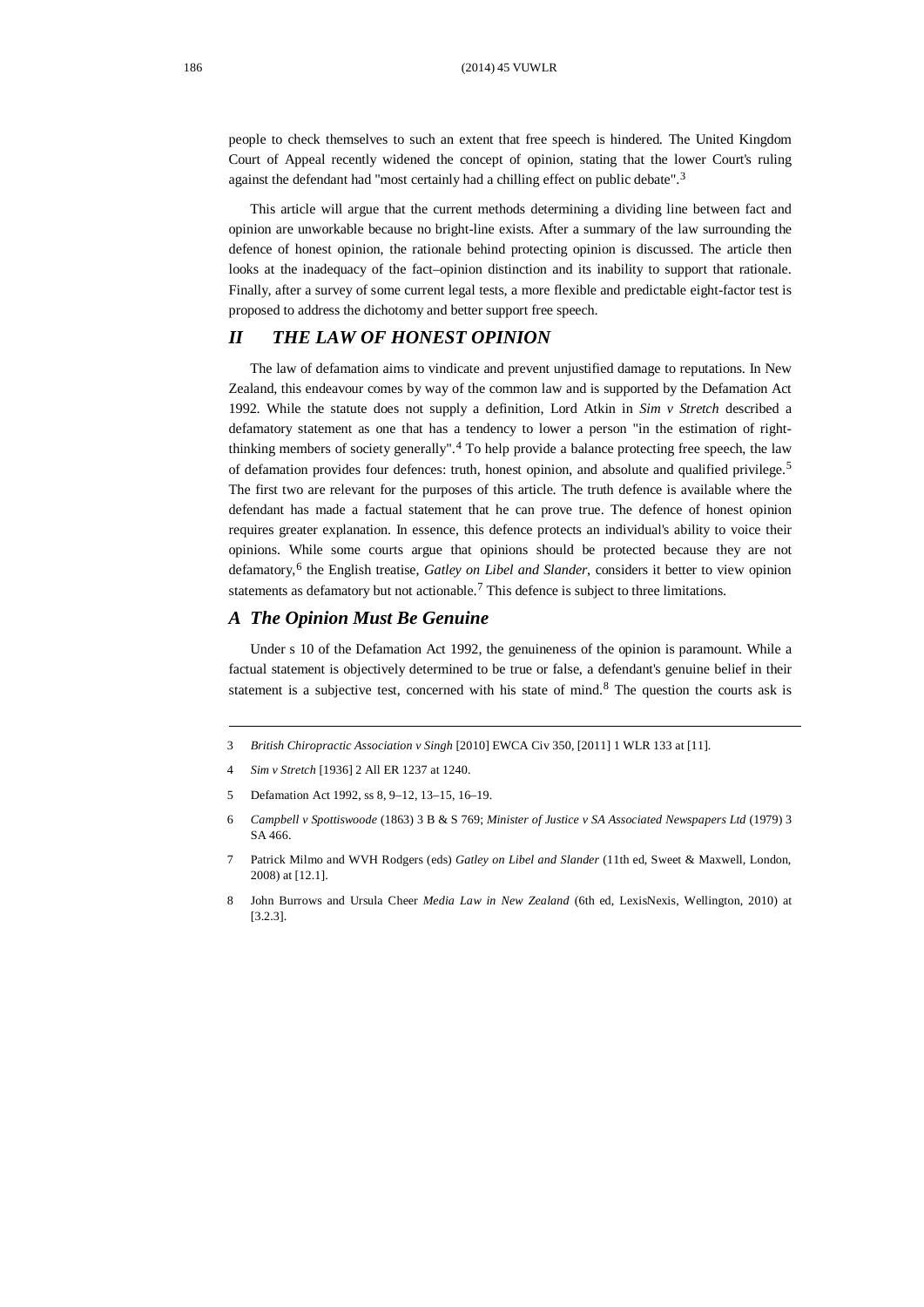whether any man could honestly hold the views and express the opinion on those facts.<sup>[9](#page-2-0)</sup> This test is one of honesty, not of reasonableness. [10](#page-2-1) Thus, the question is not whether one agrees with the comment. The commentator may be prone to exaggeration or have obstinate, even prejudicial views.<sup>[11](#page-2-2)</sup> This will not in itself defeat the defence. Furthermore, proof of actual malice is not an exception to honesty.<sup>[12](#page-2-3)</sup> However, if sheer invective is used, this may be "compelling evidence" of a lack of genuine belief in the opinion.<sup>[13](#page-2-4)</sup> In addition, public interest is no longer a requirement.<sup>[14](#page-2-5)</sup> While important to note the element of honesty, it is the following two limitations that this paper is primarily concerned with.

## *B The Opinion Must Be Clearly Opinion*

If the statement is a fact, the defence of honest opinion will not be available. Opinion has been described as "something which is or can reasonably be inferred to be a deduction, inference, conclusion, criticism, remark, observation, etc".<sup>[15](#page-2-6)</sup> It must be obvious to the reader<sup>[16](#page-2-7)</sup> that the statement is an opinion,<sup>[17](#page-2-8)</sup> but distinguishing between fact and opinion can be difficult. Currently, New Zealand courts often consider the contextual background of the statement to tell them how that statement would likely be interpreted:<sup>[18](#page-2-9)</sup>

Presentation is crucial to whether a statement is or is not an expression of opinion.

…

The defence applies when the words appear to a reasonable reader to be conclusionary.

Similarly, courts in the United Kingdom often distinguish fact from opinion by a contextual analysis looking through the "prism of the reader".<sup>[19](#page-2-10)</sup> An unclear statement may simply be treated as

- <span id="page-2-0"></span>9 At [3.2.3], citing Lord Diplock in *Associated Newspapers v Burstein* [2007] EWCA Civ 600 at [519]–[520].
- <span id="page-2-1"></span>10 *Mitchell v Sprott* [2002] 1 NZLR 766 (CA) at [24].
- <span id="page-2-2"></span>11 *Merivale v Carson* (1887) 20 QBD 275 at 281; *Silkin v Beaverbrook Newspapers Ltd* [1958] 2 All ER 516 at 520; *Mitchell v Sprott*, above n 10, at [24].
- <span id="page-2-3"></span>12 Defamation Act 1992, s 12.
- <span id="page-2-4"></span>13 *Tse Wai Chun v Cheng* [2000] HKCFA 86, [2001] EMLR 31 at [57].
- <span id="page-2-5"></span>14 *Awa v Independent News Auckland Ltd* [1997] 3 NZLR 590 (CA) at 595.
- <span id="page-2-6"></span>15 *Clarke v Norton* [1910] VLR 494 at 499.
- <span id="page-2-7"></span>16 References in this article to "reader", assume "listener" as well.
- <span id="page-2-8"></span>17 Burrows and Cheer, above n 8, at [3.2.2]. See also *Hunt v Star Newspaper Co Ltd* [1908] 2 KB 309 at 319.
- <span id="page-2-9"></span>18 *Mitchell v Sprott*, above n 10, at [18–19]; Burrows and Cheer, above n 8, at [3.2.2].
- <span id="page-2-10"></span>19 *Joseph v Spiller* [2010] UKSC 53, [2011] 1 AC 852 at 855.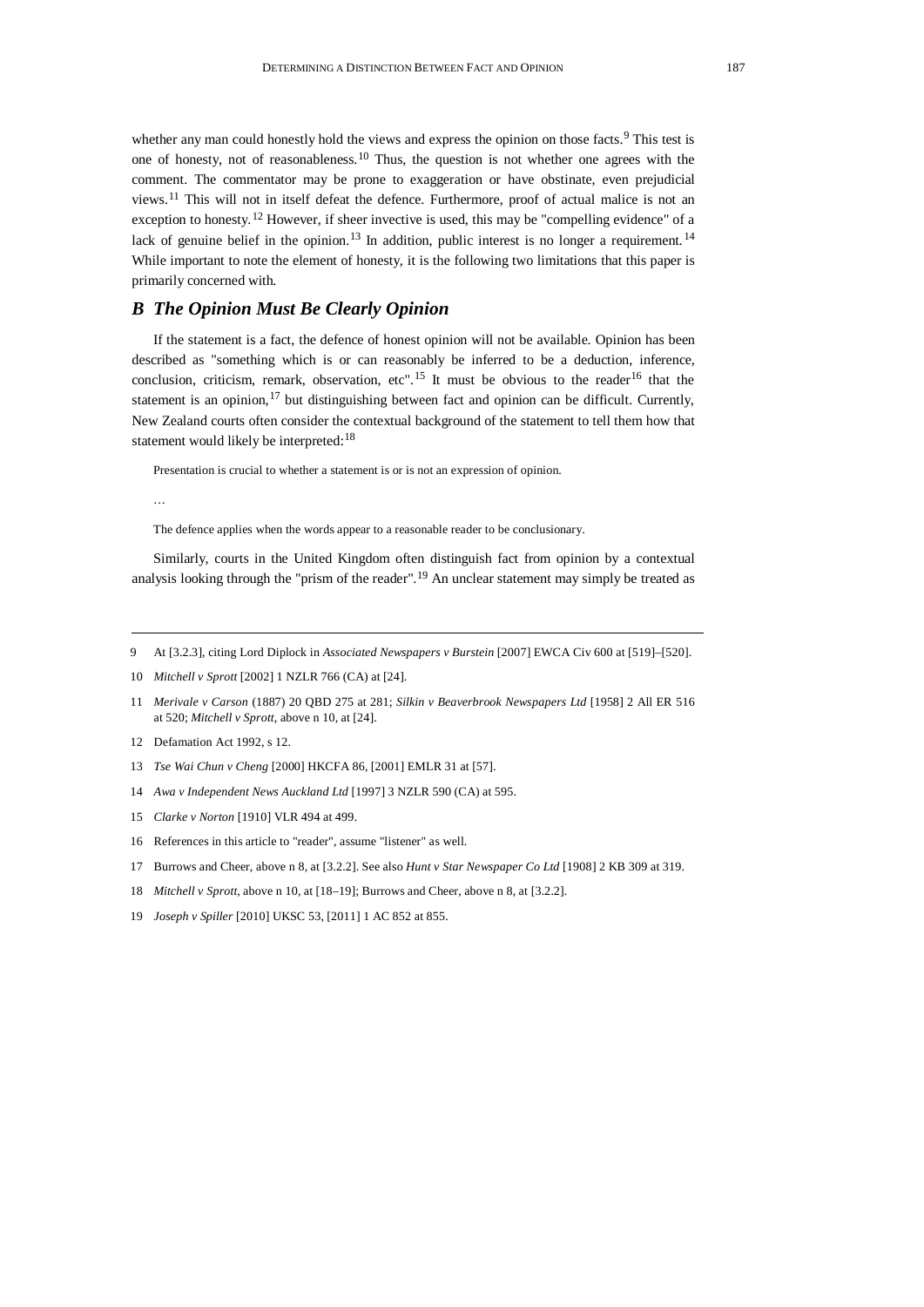if it were a fact.<sup>[20](#page-3-0)</sup> John Burrows and Ursula Cheer identify some types of statements that can cause difficulties, including: those that mix together facts and opinion such that the opinion cannot be separated out; those that appear as fact but are conclusions inferred from facts; and those that appear as opinions but are not supported by any facts.<sup>[21](#page-3-1)</sup>

## *C The Opinion Must Be Based On a Substratum of Facts*

Two conditions must exist for this element to be met. First, unless they are common knowledge, the facts on which the opinion is based must be stated. In this way, the reader can consider the communicator's opinion and compare it against his own. [22](#page-3-2) In *Tse Wai Chun v Cheng*, Lord Nicholls established that the supporting facts must be sufficient for the reader to "judge for himself how far the comment was well founded". [23](#page-3-3) This test has now been altered to "whether the reader can recognise that what is being stated is comment". [24](#page-3-4)

The facts set out need not be the entire facts, or else a theatre reviewer, for instance, would need to set out the entire script of a play.<sup>[25](#page-3-5)</sup> The subject matter need only be "indicated with sufficient clarity to justify the comment being made". [26](#page-3-6) If the facts on which the opinion is based are common knowledge, the reader will be able to determine if the opinion is justified without those facts being stated.

Secondly, the facts on which the opinion is based must be "proved true or not materially different from the truth".<sup>[27](#page-3-7)</sup> Two exceptions to this condition exist.<sup>[28](#page-3-8)</sup> If false facts are protected by privilege, then they may still support an honest opinion defence. Furthermore, if there are enough true facts stated or common knowledge to justify the opinion then not all facts supporting the opinion need to be true.

- <span id="page-3-1"></span>21 Burrows and Cheer, above n 8, at [3.2.2]; see *Part IV.B – Underlying Problem*.
- <span id="page-3-2"></span>22 Burrows and Cheer, above n 8, at [3.2.1(a)].
- <span id="page-3-3"></span>23 *Tse Wai Chun v Cheng* [2000] HKCFA 86, [2001] EMLR 31 at [19].
- <span id="page-3-4"></span>24 Milmo and Rodgers, above n 7, at [12.8] discussing the test from *Lowe v Associated Newspapers Ltd* [2006] EWHC 320 (QB).
- <span id="page-3-5"></span>25 *Gardiner v John Fairfax & Sons Pty Ltd* (1942) 42 SRNSW 171 at 179.
- <span id="page-3-6"></span>26 Burrows and Cheer, above n 8, at [3.2.1(a)]; *Kemsley v Foot* [1952] AC 345 at 347.
- <span id="page-3-7"></span>27 *Mitchell v Sprott*, above n 10, at [22]; Defamation Act 1992, s 11(a).
- <span id="page-3-8"></span>28 Burrows and Cheer, above n 8, at [3.2.1(b)].

<span id="page-3-0"></span><sup>20</sup> At 855.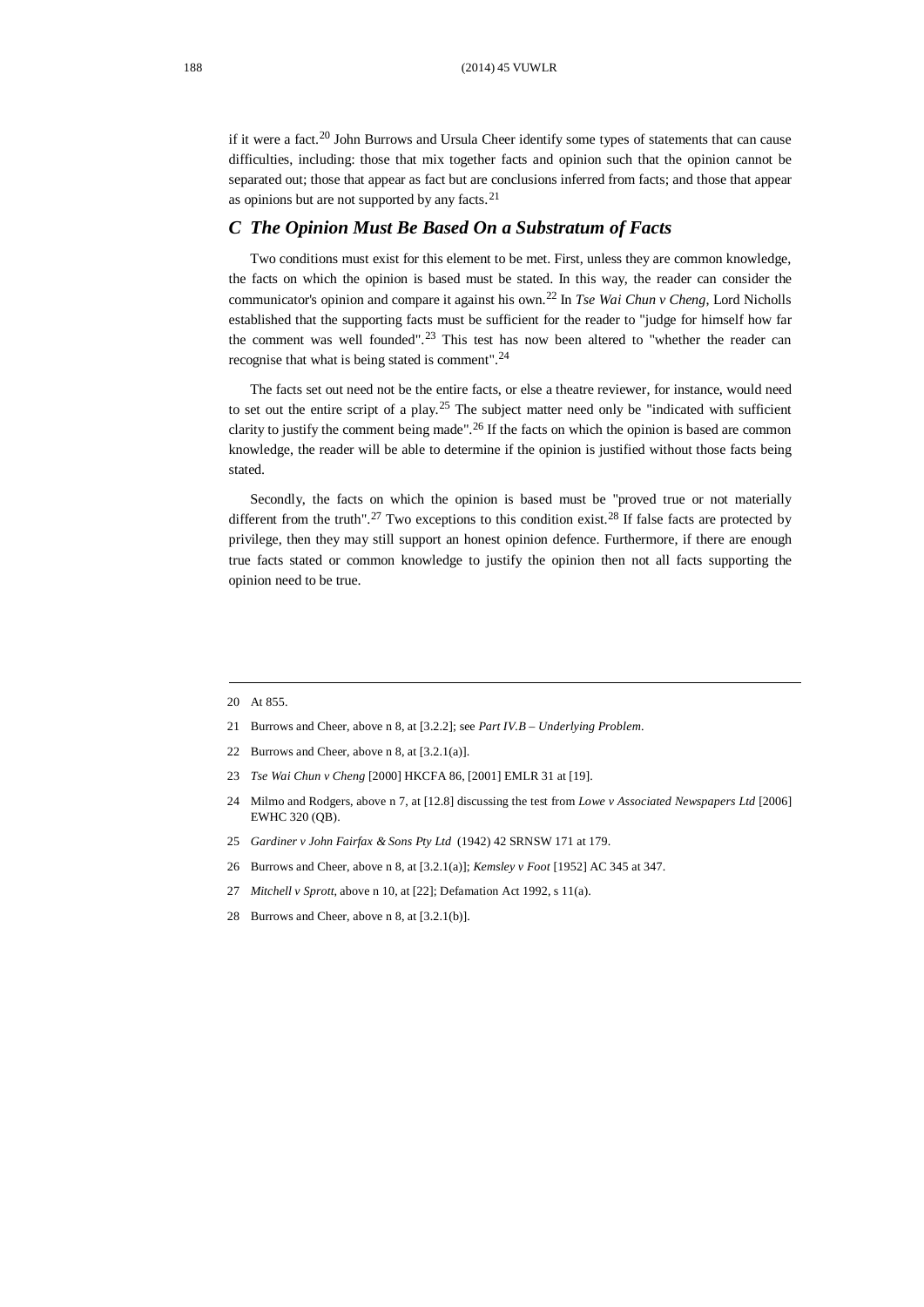The defendant's state of mind is relevant, as he "cannot rely on as support of his opinion any facts not in existence when it was made or of which he was not aware". [29](#page-4-0)

This final limitation is closely connected with the earlier aim in assisting a reader to recognise a statement as opinion. With a substratum of facts set out, a statement will appear to the reader more like an opinion.

## *D New Zealand and United Kingdom Comparison*

While New Zealand defamation law regularly draws on law from the United Kingdom, there have been, and are, some important differences. Prior to the enactment of the Defamation Act 2013 (UK), the defence of honest opinion was called "honest comment". [30](#page-4-1) Public interest was a requirement under that defence. The new Act removes the public interest requirement and introduces a serious harm threshold, whereby the statement must meet that threshold before a claim for defamation can be brought to the courts. This raises the bar for claimants.<sup>[31](#page-4-2)</sup> Notably, privilege is extended to include peer-reviewed scientific and academic journals.<sup>[32](#page-4-3)</sup>

# *III RATIONALE BEHIND THE HONEST OPINION DEFENCE*

The protection of honest opinion is a mainstay of freedom of expression. It is the "right of the citizen to express his genuine opinion … however wrong or exaggerated or prejudiced that opinion may be".<sup>[33](#page-4-4)</sup> This defence supports overlapping arguments for freedom of expression, such as the search for truth, self-governance and the autonomy of the individual. In New Zealand, the right to free speech is embodied in s 14 of the New Zealand Bill of Rights Act 1990. It endorses "the freedom to seek, receive and impart information and opinions of any kind in any form".<sup>[34](#page-4-5)</sup> Under s 5, this freedom is subject to reasonable limitations "demonstrably justified in a free and democratic society". [35](#page-4-6)

- <span id="page-4-2"></span>31 Defamation Act 2013 (UK) (explanatory notes) at 11.
- <span id="page-4-3"></span>32 Defamation Act 2013 (UK), s 6.

<span id="page-4-0"></span><sup>29</sup> Milmo and Rodgers, above n 7, at [12.3]. But see Defamation Act 2013 (UK), s 3(4); Timothy Pinto "Defamation Act 2013: A boost for free speech – Part 1: Serious Harm, Truth and Honest Opinion" (2013) Inforrm's Blog: The International Forum for Responsible Media Blog <inforrm.wordpress.com>.

<span id="page-4-1"></span><sup>30</sup> *Joseph v Spiller*, above n 19, at [117]. For purposes of this article, which looks to various jurisdictions, the terms "fair comment" and "honest opinion" will be used interchangeably. But see, Milmo and Rodgers, above n 7, at [12.6] for discussion regarding different implications of each term.

<span id="page-4-4"></span><sup>33</sup> *Telnikoff v Matusevitch* [1992] 2 AC 343 at 357. See also *Gertz v Robert Welch Inc* 418 US 323 (1974) at 339.

<span id="page-4-5"></span><sup>34</sup> New Zealand Bill of Rights Act 1990, s 14.

<span id="page-4-6"></span><sup>35</sup> New Zealand Bill of Rights Act 1990, s 5.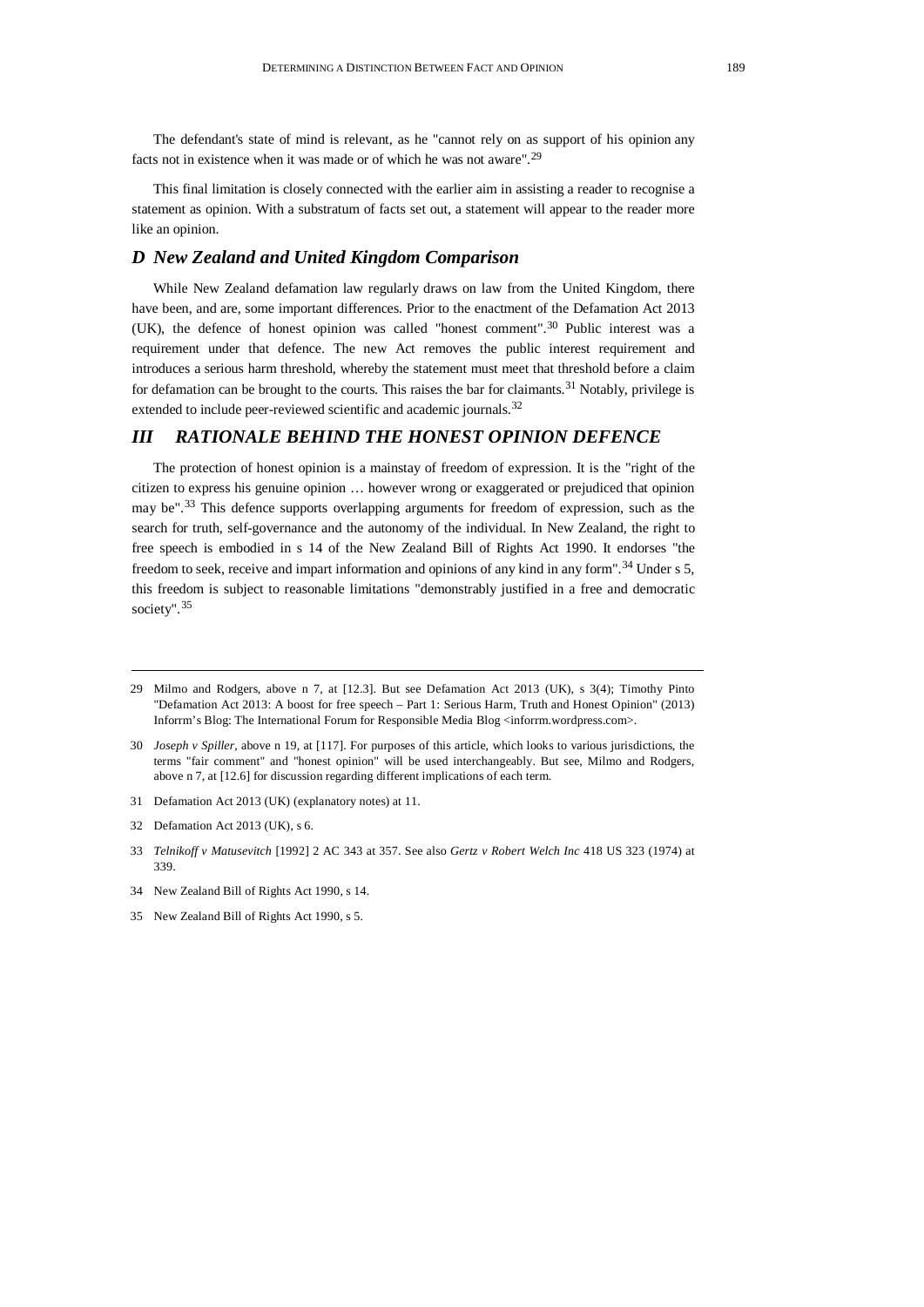## *A Marketplace of Ideas*

Safeguarding genuine opinions captures one of the key purposes behind free speech, namely to create a marketplace of ideas.<sup>[36](#page-5-0)</sup> These types of statements "support an unfettered interchange of ideas for the bringing about of political and social changes desired by people", <sup>[37](#page-5-1)</sup> and, thus, are in the public interest.[38](#page-5-2) As Learned Hand J remarked, "the right conclusions are more likely to be gathered out of a multitude of tongues".<sup>[39](#page-5-3)</sup> Notwithstanding the aim of "right conclusions", unpopular views can provide a useful backboard against which debate can arise. As such, the defence of honest opinion protects obstinate, exaggerated, even prejudiced views. The courts do not judge the reasonableness of the opinion.[40](#page-5-4)

Similar to obstinate and prejudicial views, arguably false facts too have a purpose in society. They provide the stepping stones for discovery by stimulating debate in bringing about "the clearer perception and livelier impression of truth, produced by its collision with error".<sup>[41](#page-5-5)</sup> Dealing with the facts that underlie ideas, even if they are false, "bears a proportionate relationship" to the freedom to discuss those ideas.<sup>[42](#page-5-6)</sup>

However, false facts that damage reputation may cross the line from the protection of s 14 into the realm of s 5. As such, the purpose behind free speech is often better supported by being balanced with the protection of reputation.<sup>[43](#page-5-7)</sup> Without that balance, "a newspaper just as easily could call a candidate a rapist, an axe-murderer, or an ivory-billed woodpecker".<sup>[44](#page-5-8)</sup> Ignoring the balance risks "protecting too much inaccurate and harmful reporting". [45](#page-5-9) A society soaked in erroneous and destructive information risks stalling a productive exchange of ideas. Accordingly, the limitation put on false facts that damage reputation is usually justified in a free and democratic society.

- <span id="page-5-1"></span>37 *Roth v United States* 347 US 476 (1957) at 484.
- <span id="page-5-2"></span>38 *Lyon v Daily Telegraph* [1943] KB 746 at 752.
- <span id="page-5-3"></span>39 *United States v Associated Press* 52 F Supp 362 (SD NY 1943) at 372.
- <span id="page-5-4"></span>40 *Mitchell v Sprott*, above n 10.
- <span id="page-5-5"></span>41 *New York Times v Sullivan* 376 US 254 (1964) at 279, n 19.
- <span id="page-5-6"></span>42 Frederick Schauer "Language, Truth, and the First Amendment: An Essay in Memory of Harry Canter" (1978) 64 Va L Rev 263 at 273.
- <span id="page-5-7"></span>43 *Ollman v Evans* 750 F 2d 970 (DC Cir 1984) [*Ollman*] at 974.
- <span id="page-5-8"></span>44 Schauer, above n 42, at 289.
- <span id="page-5-9"></span>45 Abner Mivka "In My Opinion, Those Are Not Facts" (1995) 11 Ga St U L Rev 291 at 299.

<span id="page-5-0"></span><sup>36</sup> David Bromwich and George Kateb (eds) *John Stuart Mill: On Liberty* (Vali-Ballou Press, New York, 2003) at 118.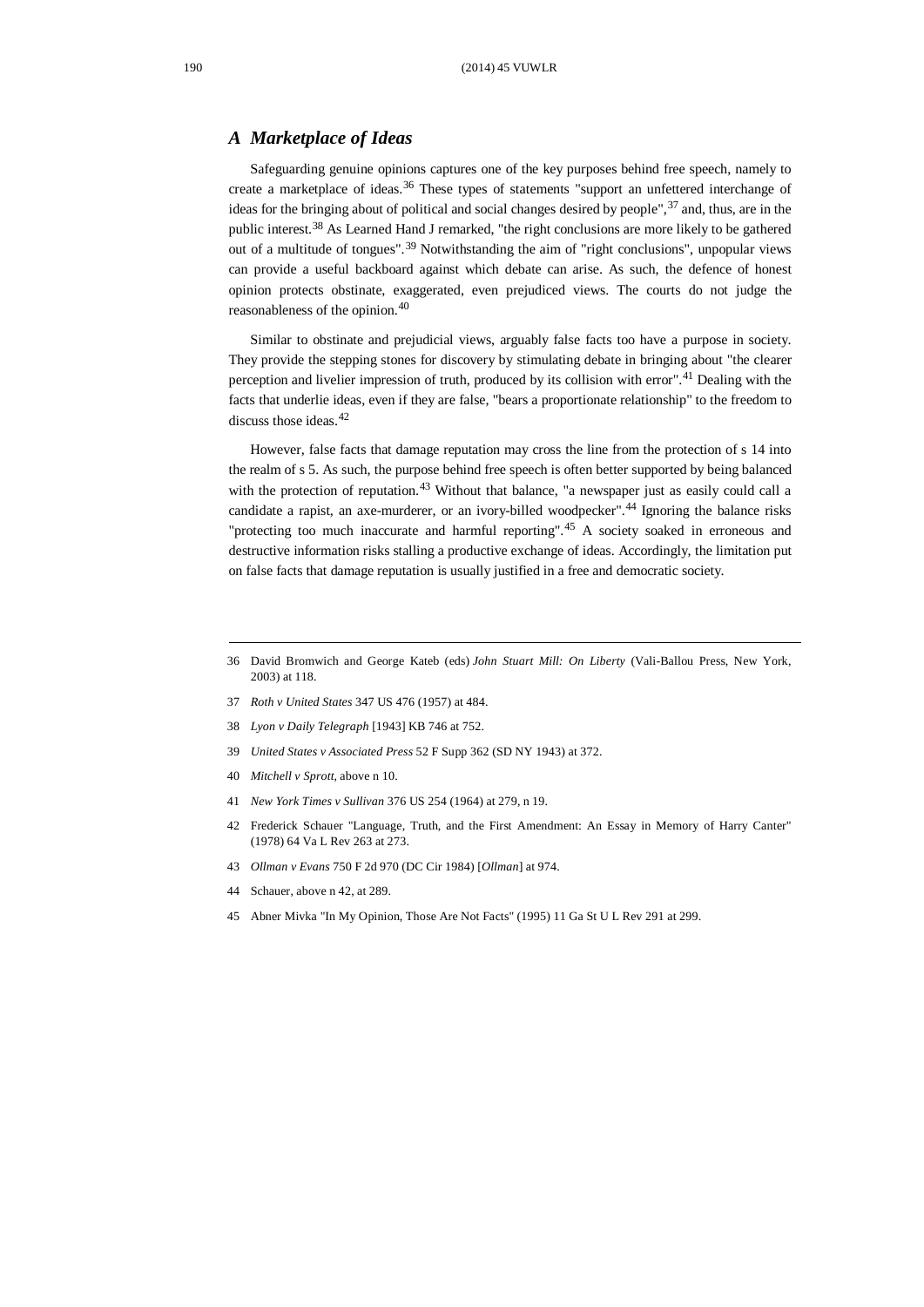## *B Scientific Progress*

Within the scope of the marketplace of ideas lies the significance of promoting debate and the exchange of ideas within the fields of science and medicine. In the recent case of *British Chiropractic Association v Singh* (*Singh*), science was touted as a sector where opinion should be especially protected.[46](#page-6-0) Dr Singh had written an article in *The Guardian*'s "Comment and Debate" page criticising the British Chiropractic Association (BCA). It alleged that the BCA "happily promoted bogus treatments" and did so without there being "a jot of evidence" to support the effectiveness of those treatments.<sup>[47](#page-6-1)</sup> Eady J in the High Court ruled that the allegations were plainly "a matter of verifiable fact".<sup>[48](#page-6-2)</sup> The Court of Appeal reversed that decision, noting that the High Court ruling had "most certainly had a chilling effect on public debate which might otherwise have assisted potential patients to make informed choices about the possible use of chiropractic".<sup>[49](#page-6-3)</sup>

## *C Counter-Balance for Absolute and Qualified Privilege*

The protection of opinion provides a balance to the privileges accorded public officials in regards to statements made in their official duties.<sup>[50](#page-6-4)</sup> These privileges allow them to "speak freely without fear that what they say will later be held against them in the Courts".<sup>[51](#page-6-5)</sup> However, without the equivalent freedom to voice opinions, public officials would have an "unjustified preference over the public they serve". [52](#page-6-6) As Brennan J observed, "analogous considerations support the privilege for the citizen-critic of government. It is as much his duty to criticise as it is the official's duty to administer."<sup>[53](#page-6-7)</sup> Thus, the defence of honest opinion acts as a "brake on the abuse of power by public officials",<sup>[54](#page-6-8)</sup> and exposes individuals to a variety of beliefs, which they then can convey back to the government.

<span id="page-6-0"></span><sup>46</sup> *British Chiropractic Association v Singh*, above n 3.

<span id="page-6-1"></span><sup>47</sup> At [1].

<span id="page-6-2"></span><sup>48</sup> At [14].

<span id="page-6-3"></span><sup>49</sup> At [11].

<span id="page-6-4"></span><sup>50</sup> Jeffrey Kirchmeier "The Illusion of the Fact-Opinion Distinction in Defamation Law" (1989) 39 Case W Res L Rev 867 at 872.

<span id="page-6-5"></span><sup>51</sup> *Prebble v Television New Zealand Ltd* [1994] 3 NZLR 1 (PC) at 8.

<span id="page-6-6"></span><sup>52</sup> *New York Times v Sullivan*, above n 41, at 282–283.

<span id="page-6-7"></span><sup>53</sup> At 282.

<span id="page-6-8"></span><sup>54</sup> *R v Secretary of State for the Home Department, ex p Simms* [1999] 3 WLR 328 at 337.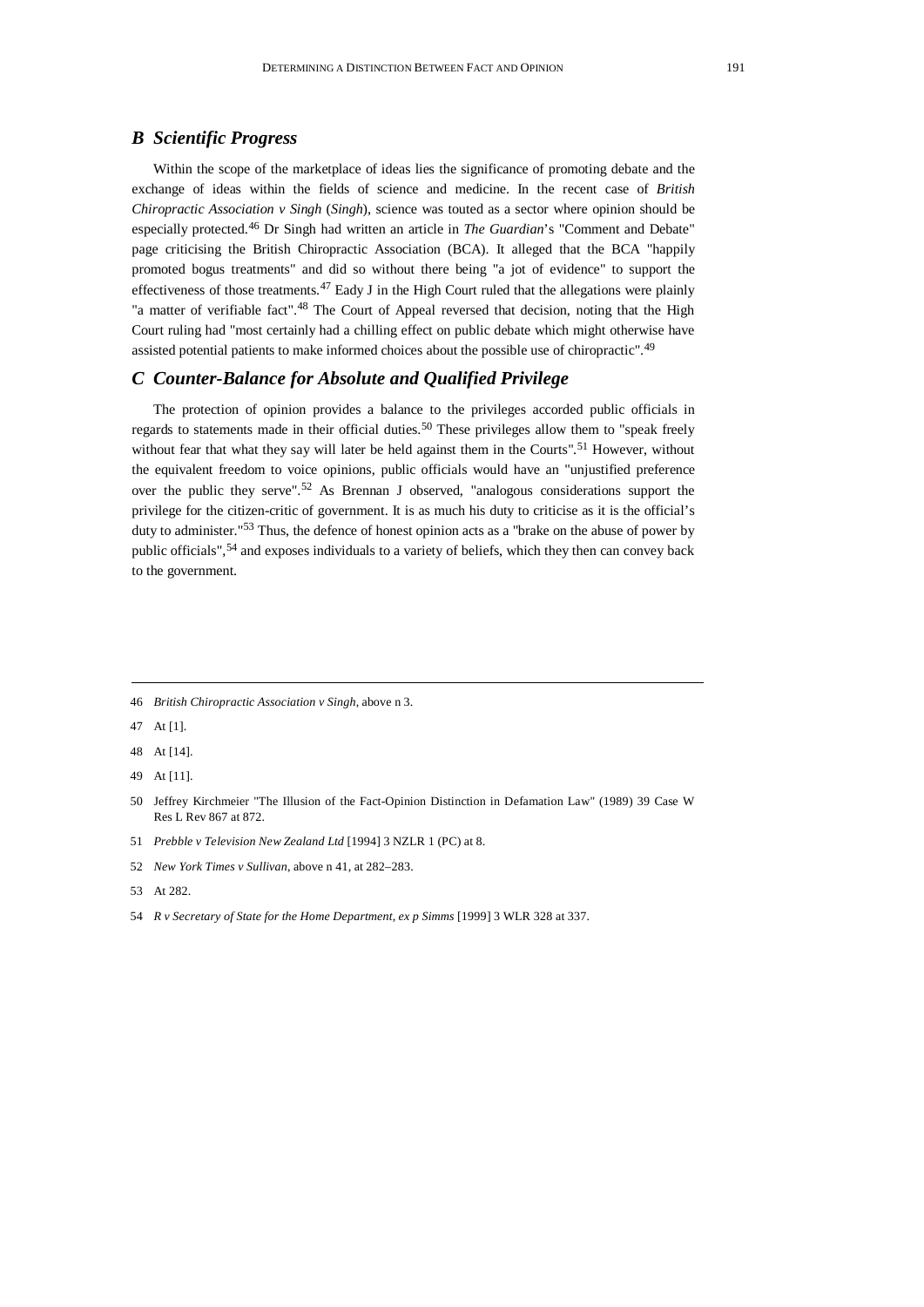## *D Alleviating the Strictness of the Defence of Truth*

The defence of truth<sup>[55](#page-7-0)</sup> protects the defendant from being sued if the imputations contained in the statements complained of were "true or not materially different from the truth" or if "the publication taken as a whole was in substance true, or was in substance not materially different from the truth". [56](#page-7-1) Although a true statement may still lower a person in the estimation of others, the reason for the truth defence is that it entitles a person "only to the reputation his or her behaviour deserves". [57](#page-7-2)

Nevertheless, the uncertainty of being able to prove the truth of a statement to a high enough degree to satisfy the courts raises concerns of self-censorship.[58](#page-7-3) As a result, false statements may be deterred but also true ones and opinions. This chilling effect on free speech "dampens the vigour and limits the variety of debate".[59](#page-7-4)

Without the defence of honest opinion to alleviate it, the truth defence is unsatisfactory and harsh. Justification applies to facts or opinions.<sup>[60](#page-7-5)</sup> However, subjecting opinion to the same standard of proof as fact would be "a significant inhibition on free speech". [61](#page-7-6) Potential critics may hold themselves only to the "safest" of statements in order to avoid harsh penalties. This risks hindering valuable discussion and criticism through concerns that statements may not "survive the court test of 'truth' even when [there were] reasonable grounds to believe them to be accurate".<sup>[62](#page-7-7)</sup> The defence of honest opinion then softens the burden of proving truth and encourages discussion and debate.<sup>[63](#page-7-8)</sup>

#### *E Opinions are Less Damaging than Fact*

Aside from the right of free speech, another basis behind honest opinion is the notion that "words which are clearly comment are likely to be treated with more caution by the reasonable

- <span id="page-7-3"></span>58 *New York Times v Sullivan*, above n 41, at 279.
- <span id="page-7-4"></span>59 At 279.
- <span id="page-7-5"></span>60 Milmo and Rodgers, above n 7, at [12.3].
- <span id="page-7-6"></span>61 At [12.3].
- <span id="page-7-7"></span>62 Herbert Titus "Statement of Fact Versus Statement of Opinion - A Spurious Dispute in Fair Comment" (1962) 15 Vand L Rev 1203 at 1209.
- <span id="page-7-8"></span>63 At 1209.

<span id="page-7-0"></span><sup>55</sup> Also, "justification". See Milmo and Rodgers, above n 7, at [12.3].

<span id="page-7-1"></span><sup>56</sup> Defamation Act 1992, s 8.

<span id="page-7-2"></span><sup>57</sup> John Burrows and Ursula Cheer "Defamation" in Stephen Todd (ed) *The Law of Torts in New Zealand* (6th ed, Thomson Reuters, Wellington, 2013) 809 at [16.9].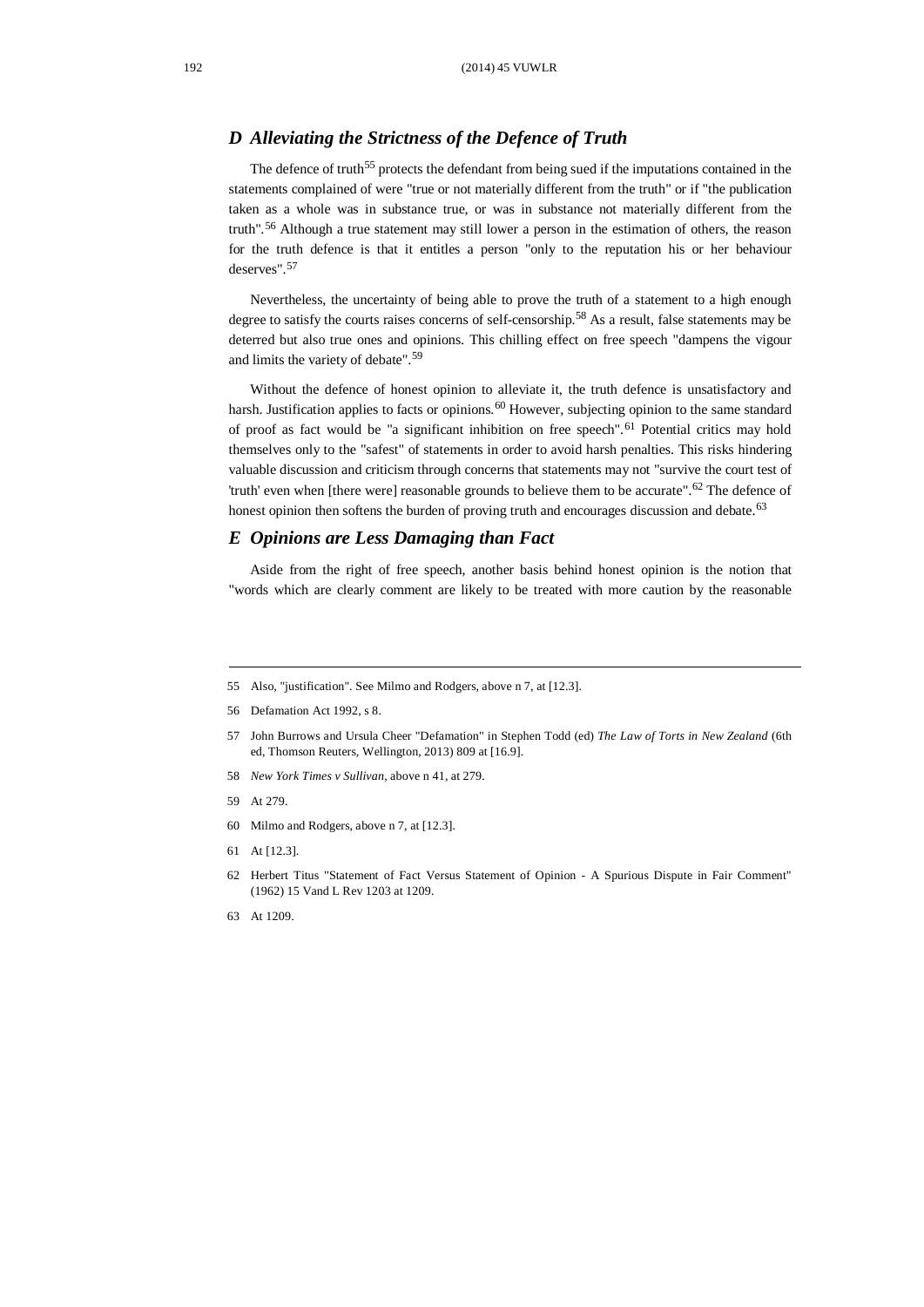reader and hence are less damaging than assertions of fact". [64](#page-8-0) A reader will be more wary of an opinion statement since it leaves room for other possible conclusions. For example, "I saw Sam in the office looking around suspiciously. I think he took the money." There is latitude here for the reasonable reader to consider alternatives other than Sam being a thief. Thus, to support the basis of the honest opinion defence, John Burrows suggests a reader should be able to discern when an opinion is being made and "compare it with his or her own". [65](#page-8-1)

With the purpose of protecting free speech and a belief that opinions are less damaging than fact, the common law courts search for a dividing line between fact and opinion to clarify the defence of honest opinion.

# *IV INADEQUACY OF THE FACT-OPINION DISTINCTION*

As the concerns underlying the truth defence indicated, uncertainty in defamation law breeds self-censorship. Accordingly, to support the rationale behind the honest opinion defence, the law must provide clarity and predictability. While the three limbs of the defence, namely honesty, clear indication of opinion and a supplied substratum of facts, are in themselves fairly straightforward, their implementation has proven challenging. Most elusive has been distinguishing facts from opinion in order to determine if the second and third limb has been satisfied.

#### *A Inconsistency in the Courts*

Courts across the common law countries battle with this dichotomy, often resulting in split decisions or similar cases being decided very differently. In the United Kingdom case of *Berkoff v Burchill* (*Berkoff*), the defendant was a film critic writing for *The Sunday Times*. In one review, she wrote that "film directors from Hitchcock to Berkoff are notoriously hideous-looking people".<sup>[66](#page-8-2)</sup> In another she wrote that the Frankenstein character in the film of the same name was "a lot like Stephen Berkoff, only marginally better-looking".<sup>[67](#page-8-3)</sup> The Court of Appeal held this gave the impression that Mr Berkoff, a well-known actor, director and writer, was physically repulsive and that, since he was in the public eye and made his living partially as an actor, this meaning was "capable of lowering his standing in the estimation of the public and of making him an object of ridicule".<sup>[68](#page-8-4)</sup> In his dissenting judgment, however, Millet LJ reasoned that holding this statement as

<span id="page-8-0"></span><sup>64</sup> *Mitchell v Sprott*, above n 10, at [17] citing Patrick Milmo and WVH Rodgers (eds) *Gatley on Libel and Slander* (9th ed, Sweet & Maxwell, London, 1998) at [12.7].

<span id="page-8-1"></span><sup>65</sup> Burrows and Cheer, above n 8, at [3.2.1(a)].

<span id="page-8-2"></span><sup>66</sup> *Berkoff v Burchill*, above n 1, at 141.

<span id="page-8-3"></span><sup>67</sup> At 141.

<span id="page-8-4"></span><sup>68</sup> At 151.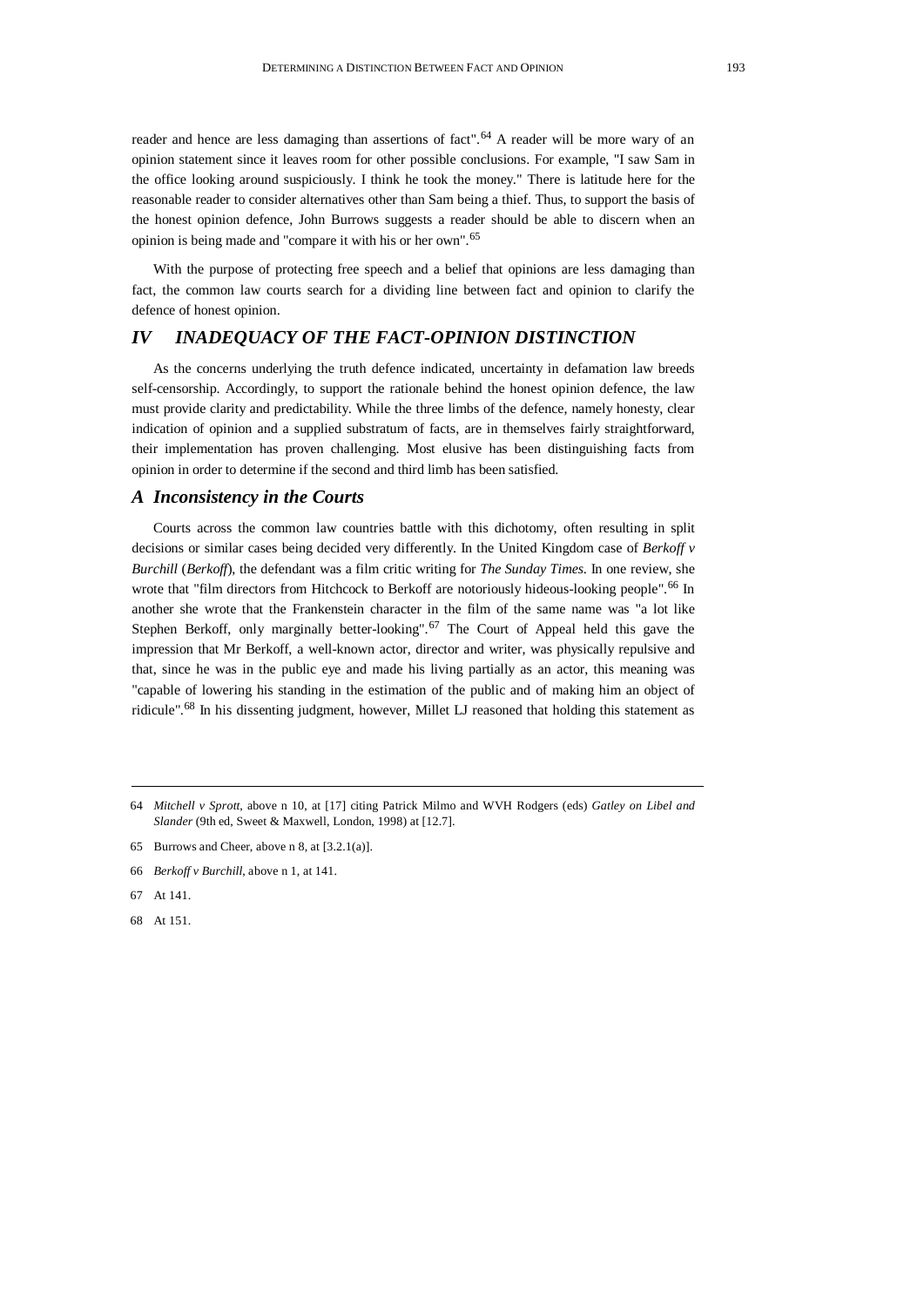an actionable wrong would be "an unwarranted restriction on free speech", asserting that "[p]eople must be allowed to poke fun at one another without fear of litigation."[69](#page-9-0)

In 1984, Australian food critic Leo Schofield wrote a negative review of the Blue Angel Restaurant, published in the Good Living section of *The Sydney Morning Herald*. [70](#page-9-1) Schofield lamented that the lobster he had ordered was so appallingly overcooked that it was a "culinary crime" and "so crudely handled as to be, for this diner at least, almost inedible".<sup>[71](#page-9-2)</sup> Schofield added that the menu noted a 45-minute wait time for the lobster. He went on to describe his lobster as, "cooked until every drop of juice and joy had been successfully eliminated" and that "the carbonised claws contained only a kind of white powder". [72](#page-9-3) The plaintiffs complained of a number of imputations and to three of these Schofield pleaded fair comment. Mr Justice Enderby allowed the defence to go to trial for only one: that the plaintiff "was a restaurateur that charged a price for excellent fresh lobster which when later cooked incompetently … did not then represent good value".<sup>[73](#page-9-4)</sup> While the jury agreed that this imputation could be comment, they felt it was not based "on proper material for comment".<sup>[74](#page-9-5)</sup> As a result, Schofield's defence failed and Blue Angel and its proprietor were awarded a total of \$100,000 in damages.[75](#page-9-6)

In *London Artists v Littler* (*London Artists*)[76](#page-9-7) and *Jeyaretnam v Goh Chok Tong* (*Jeyaretnam*), [77](#page-9-8) the facts were startlingly similar but contrastingly decided. In the former case, four actors, via identical letters, each gave notice they were leaving a production at the end of the month. The defendant published a letter noting their resignations and stating there was a plot by the four actors to end the running of the play. The statement complained of in *London Artists* was: "I am hurt that you did not see me before being a party to what, on the face of it, appears to be a plan to close the run of [the play]."[78](#page-9-9) The Court held that this was stated as a fact. Similarly, in *Jeyaretnam*, the defendant spoke at a press conference, "I believe the exodus was engineered. I don't think it was spontaneous." This was based on an incident that occurred at the inauguration of a political party.

- <span id="page-9-0"></span>69 At 153.
- <span id="page-9-1"></span>70 Martin, above n 2.
- <span id="page-9-2"></span>71 At 12.
- <span id="page-9-3"></span>72 At 12.
- <span id="page-9-4"></span>73 At 13.
- <span id="page-9-5"></span>74 At 14.
- <span id="page-9-6"></span>75 At 14.
- <span id="page-9-7"></span>76 *London Artists Ltd v Littler* [1969] 2 All ER 193.
- <span id="page-9-8"></span>77 *Jeyaretnam v Goh Chok Tong* [1989] 1 WLR 1109.
- <span id="page-9-9"></span>78 *London Artists Ltd v Littler*, above n 76, at 195.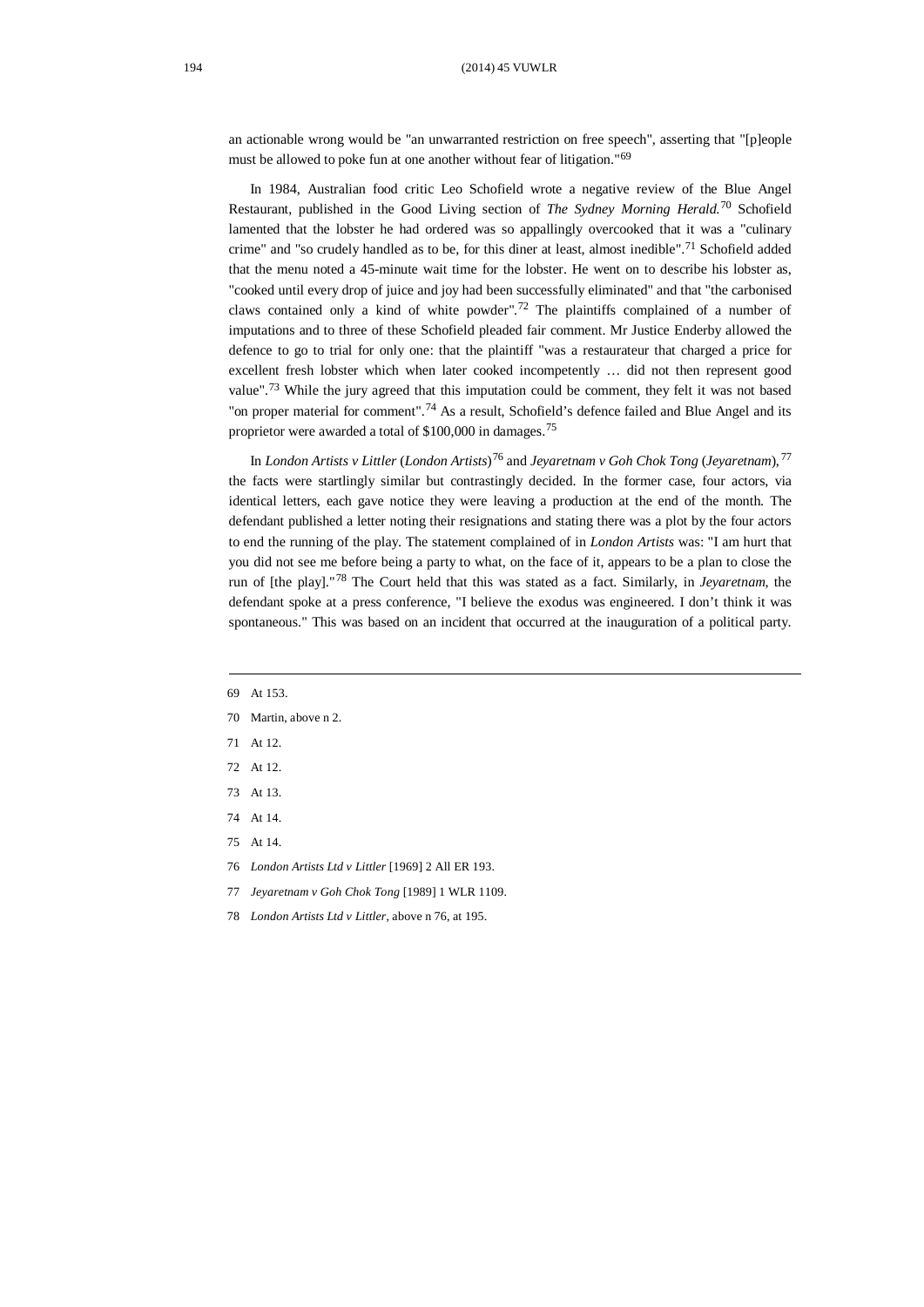After his speech, Mr Jeyaretnam suddenly left, followed by a walk out by 200 members of the audience. The statements were regarded by the courts as opinion.

#### *B Underlying Problem*

Why then, when the three limbs of honest opinion seem straightforward enough, are the results so erratic? In the cases above, discussion centres on determining whether a statement or statements should be neatly placed in the "fact box" or the "opinion box". Ideally, a test that creates a brightline between fact and opinion would provide the predictability and certainty that the rationale craves. Yet, this clear distinction continues to elude the courts.

A bright-line distinction assumes that fact and opinion statements are opposites and therefore easily divided.<sup>[79](#page-10-0)</sup> In reality, no bright-line can be determined because the distinction is one of degree.<sup>[80](#page-10-1)</sup> As Robinson J noted, "fact is the germ of opinion".<sup>[81](#page-10-2)</sup> The procession from opinion to fact statements exists on a continuum with progressing degrees of specificity.[82](#page-10-3)

While every statement, no matter how specific, will be "in some measure the product of inference and reflection as well as observation and memory", [83](#page-10-4) those at the extreme end of the spectrum contain the least amount. These statements deal with "one's direct sensory perceptions" and will be viewed as "certain and true". <sup>[84](#page-10-5)</sup> This is especially so with a statement that refers to a tangible object. This object "can be compared with the words used to see if there actually is a correspondence between the object and the words used to describe it".<sup>[85](#page-10-6)</sup> To say that in the school dining hall is a table with four legs can be resolved with a fair amount of confidence.<sup>[86](#page-10-7)</sup> This type of statement contains "virtually no inference, synthesis, or opinion".<sup>[87](#page-10-8)</sup> For the sake of argument and

- <span id="page-10-1"></span>80 *Beech Aircraft Corp v Rainey* 488 US 153 (1988) at 168.
- <span id="page-10-2"></span>81 *Ollman*, above n 43, at 1021.
- <span id="page-10-3"></span>82 Titus, above n 62, at 1222.
- <span id="page-10-4"></span>83 E Cleary (ed) *McCormick on Evidence* (3rd ed, West Publishing, St Paul, MN, 1984) at 27. Even facts themselves can be viewed as opinion statements that have been more specifically stated: see *Beech Aircraft Corp v Rainey*, above n 80, at 168. Frederick Nietzsche maintained: "There are no facts, only interpretations." Frederick Nietzsche "Aus dem Nachlass der Achzigerjahr" in *Werke III* at 903, cited by Charles Larmore *The Morals of Modernity* (Cambridge University Press, Cambridge, 1996) at 81.
- <span id="page-10-5"></span>84 Titus, above n 62, at 1222.
- <span id="page-10-6"></span>85 Schauer, above n 42, at 277.
- <span id="page-10-7"></span>86 This article does not delve into philosophical arguments as to the existence of matter. For this philosophical discussion, see Bertrand Russell *The Problems of Philosophy* (Oxford University Press, New York, 1959) at ch 2.
- <span id="page-10-8"></span>87 Schauer, above n 42, at 278.

<span id="page-10-0"></span><sup>79</sup> Titus, above n 62, at 1222.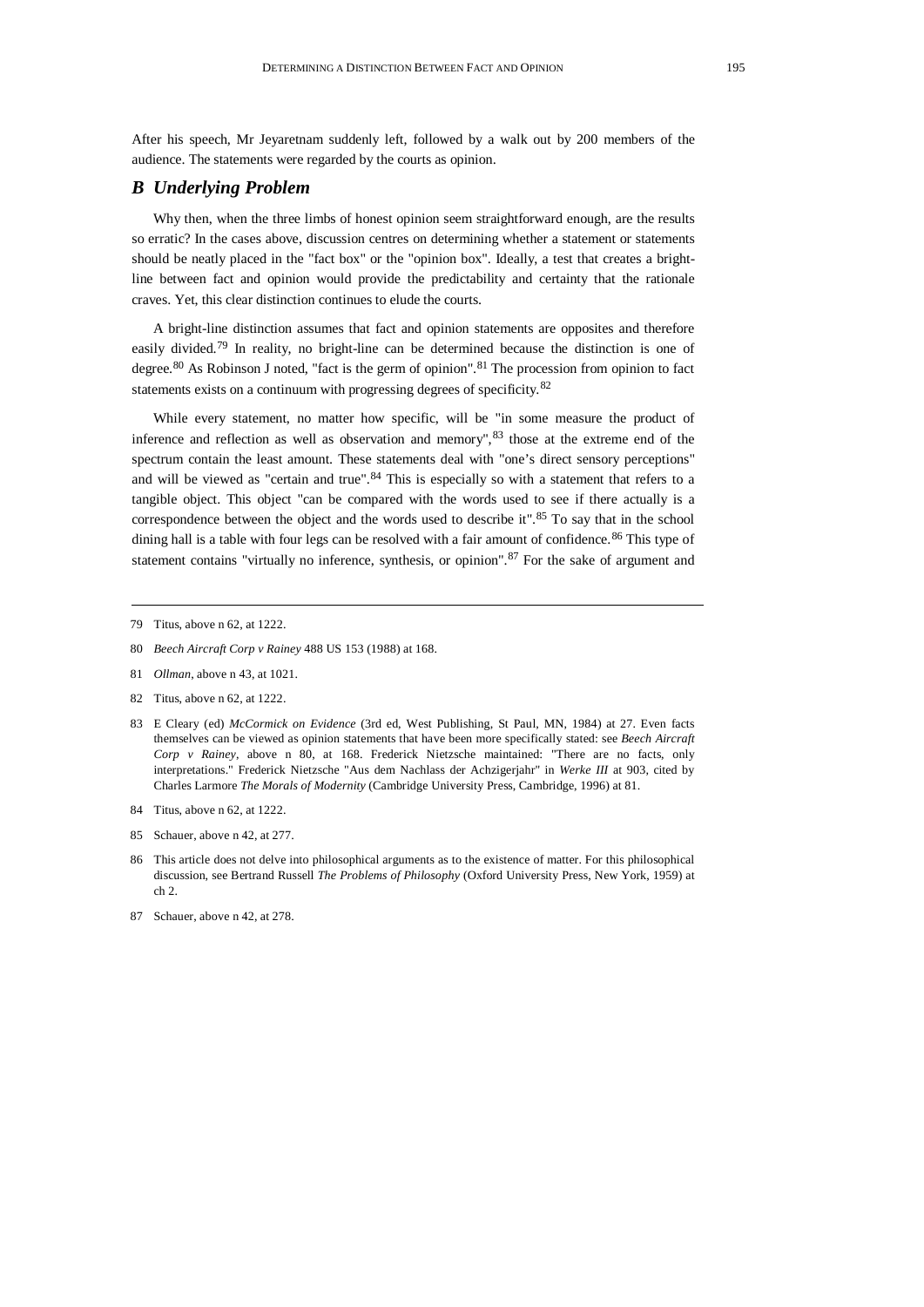the need to distinguish one end of the spectrum from another, comparing a statement to a physical object could be called a "pure fact". Moving along the continuum, verifying a statement against established scientific principles, such as the detrimental physical effects of consuming large quantities of fast food, would be less precise but still well within the realm of general acceptance. [88](#page-11-0)

At the other end of the spectrum lie statements of "pure opinion". These statements cannot be compared to objects that are observed or experienced through senses. They cannot even be verified against accepted criteria, since "the notion of confirming a statement purely of personal belief is nonsensical". [89](#page-11-1) Often these statements will refer to the "existence of God or the nature of knowledge",[90](#page-11-2) or to matters of personal taste, political views or literary criticism. Sitting on the continuum just before these pure opinion statements are those Robinson J in *Ollman v Evans* referred to as "derogatory remarks [or] ... expressions of generalised criticism or dislike without any specific factual moorings".<sup>[91](#page-11-3)</sup> In this area would also fall metaphorical statements, which through context are clearly being used figuratively rather than literally.<sup>[92](#page-11-4)</sup> Robinson J provides an example where the plaintiff was said to "run a paper by paranoids for paranoids".<sup>[93](#page-11-5)</sup> Read in context, the statement in that case was described as "obviously used … in a loose, figurative sense … [and could not] be construed as representations of fact".<sup>[94](#page-11-6)</sup>

The fundamental problem with the fact–opinion distinction is that many statements fall somewhere on a continuum between strictly fact and strictly opinion. They often contain varying elements of fact, inference, reflection or emotion. It is in this mid-range of the spectrum that the three types of statements mentioned earlier exist.<sup>[95](#page-11-7)</sup>

#### *1 The intermingled statement*

An opinion statement that is not plainly separated from the facts surrounding it may be understood by the reader to be just another fact based on adequate grounds known to the writer.<sup>[96](#page-11-8)</sup> In the Canadian case of *Mitchell v Times Printing and Publishing Co Ltd,* the *Victoria Daily Times*

- <span id="page-11-2"></span>90 Michelle Sanders "The Fact/Opinion Distinction: An Analysis of the Subjectivity of Language and Law" (1987) 70 Marq L Rev 673 at 680.
- <span id="page-11-3"></span>91 *Ollman*, above n 43, at 1021.
- <span id="page-11-4"></span>92 At 1022.
- <span id="page-11-5"></span>93 At 1022, citing *Loeb v Globe Newspaper Co* 489 F Supp 481 at 486 (1980).
- <span id="page-11-6"></span>94 *Loeb v Globe Newspaper Co* 489 F Supp 481 at 486 (D Mass 1980).
- <span id="page-11-7"></span>95 See *Part II – Law of Honest Opinion.*
- <span id="page-11-8"></span>96 Milmo and Rodgers, above n 7, at [12.13].

<span id="page-11-0"></span><sup>88</sup> At 278.

<span id="page-11-1"></span><sup>89</sup> At 278.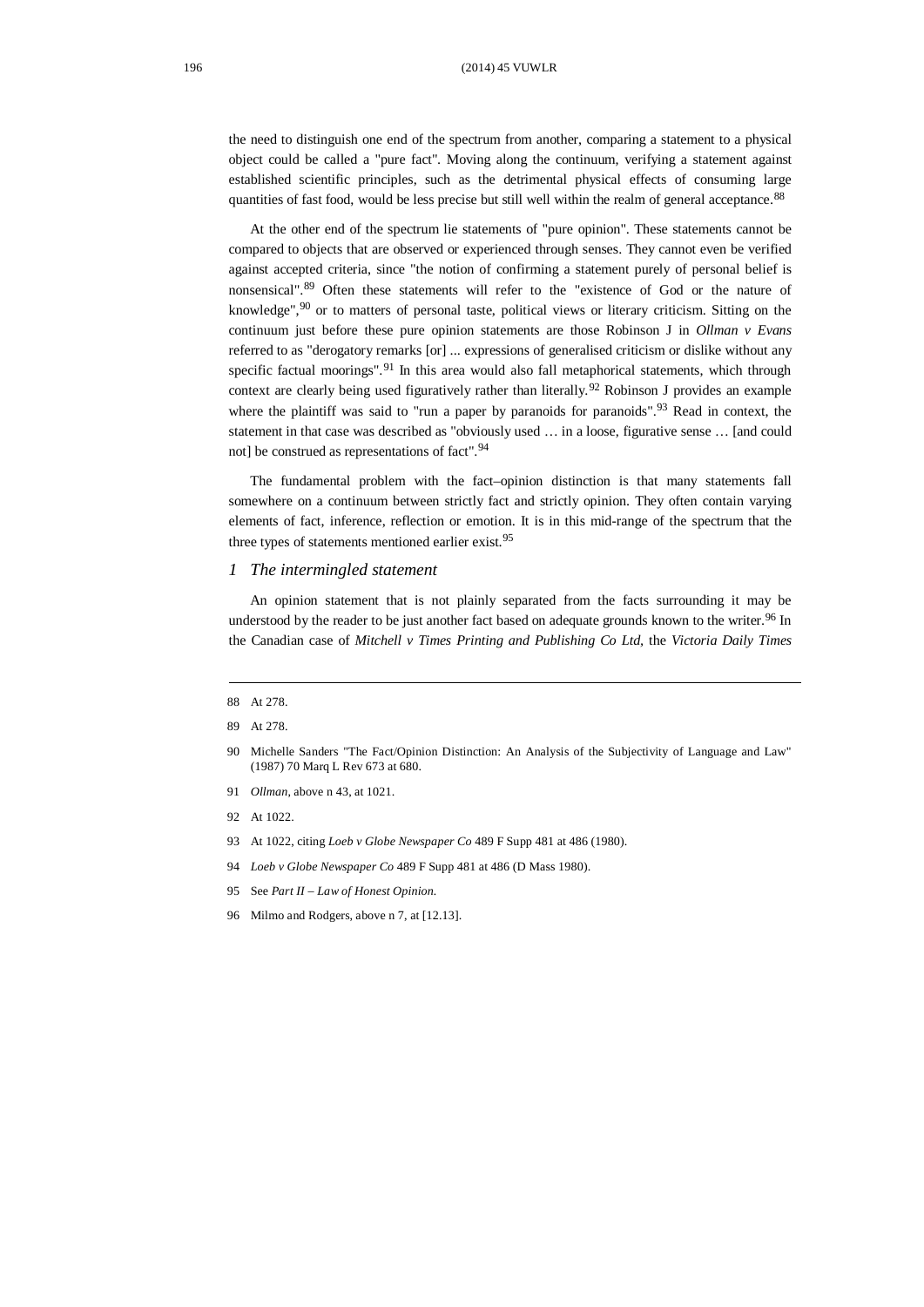published an article imputing that the arrest of Mitchell solved the murder mystery of Molly Justice.<sup>[97](#page-12-0)</sup> It continued on to say that the police had looked for Mr Mitchell for a lengthy period and that he was brought in on a "boy sex" charge which led to the "uncovering [of] Justice murder facts".<sup>[98](#page-12-1)</sup> The only points made in the article which were actually true were that Mitchell was arrested and charged with murder and he had been booked on a boy sex charge.<sup>[99](#page-12-2)</sup> The paper raised the defence of fair comment, applying it to the statements that could not be proven true.<sup>[100](#page-12-3)</sup> Bird J noted that while the article was a mixture of opinion and fact, it was not clear to him which statements were intended as which. Nor was it likely to be clear to the reasonable reader.<sup>[101](#page-12-4)</sup>

#### *2 The inference of fact statement*

While a statement that sets out a value judgement may be apparent as opinion, one that "contains an inference of fact" $102$  may be more uncertain. This type of statement looks like a fact statement. However, it may be a fact stated as an "inference drawn by the writer from other facts" and would accordingly be treated like an opinion.[103](#page-12-6) *Gatley on Libel and Slander* gives the example: "Jones took a bribe."[104](#page-12-7) If the writer had indicated in his article the events that led to this conclusion and indicated that this was his own personal conclusion, the defence may be available to him.

#### *3 The bald statement*

A "bald statement", such as "X is dishonourable", is one that does not identify the facts upon which it is based. Although it may look like an opinion, it will often be categorised as a fact because it gives no indication that it is a conclusion drawn from other facts. Without the facts to base the statement on, the reader would likely interpret it as a fact.<sup>[105](#page-12-8)</sup> However, some authorities are concerned that labelling bald statements as "fact" may be misleading.<sup>[106](#page-12-9)</sup> Lord Phillips suggests this

<span id="page-12-0"></span>97 *Mitchell v Times Printing and Publishing Co Ltd (No 2)* [1944] 1 WWR 400.

- <span id="page-12-1"></span>98 At [1].
- <span id="page-12-2"></span>99 At [16].

<span id="page-12-3"></span>100 At [17].

<span id="page-12-4"></span>101 At [33].

<span id="page-12-9"></span>106 *Joseph v Spiller*, above n 19, at [5] per Lord Phillips; Burrows and Cheer, above n 8, at [3.2.2], n 412.

<span id="page-12-5"></span><sup>102</sup> Burrows and Cheer, above n 8, at [3.2.2].

<span id="page-12-6"></span><sup>103</sup> Milmo and Rodgers, above n 7, at [12.6].

<span id="page-12-7"></span><sup>104</sup> At 12.6.

<span id="page-12-8"></span><sup>105</sup> *Lowe v Associated Newspapers Ltd* [2006] EWHC 320 (QB).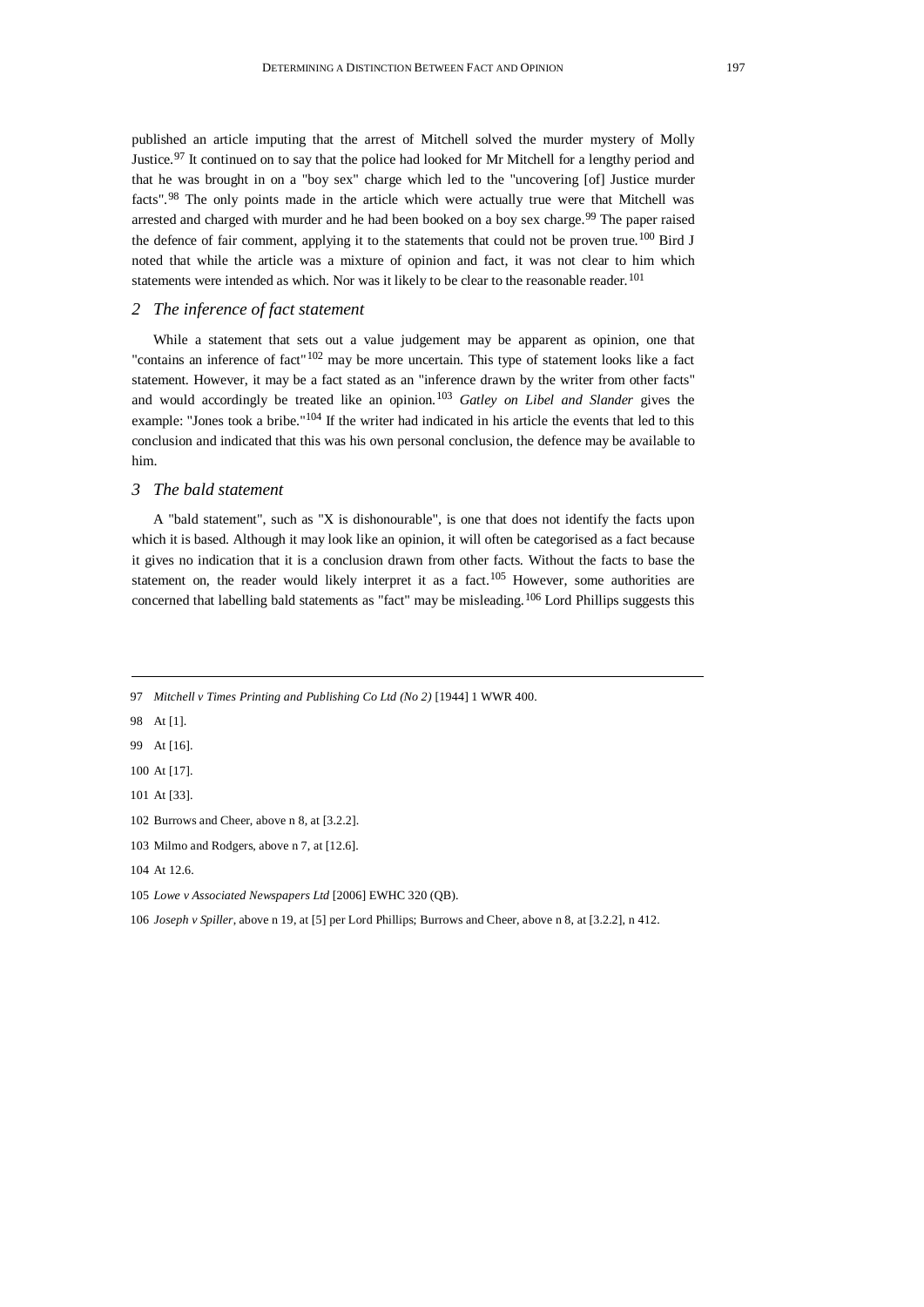type of statement is "a comment coupled with an allegation of unspecified conduct upon which the comment is based". [107](#page-13-0)

## *C Supporting the Rationale*

The examples above indicate that the current method does not adequately support the rationale behind the honest opinion defence. First, there is a struggle to attain the predictability and certainty needed to prevent self-censorship.<sup>[108](#page-13-1)</sup> Reviewers may be reluctant to critique restaurants negatively for fear of spending the next eight years in court battles. Scientists may keep thoughts to themselves on new or contentious theories. Even a case decided in favour of the defendant can cause a chill on speech, especially if it has gone through several courts or was not decided unanimously.

Secondly, the examples indicate that opinions are not necessarily less damaging than fact. [109](#page-13-2) This rationale is in itself problematic. Opinions play a powerful role in society. Some of the most significant events in people's lives are based on opinions: marriage, choice of religion, choice of career, to name a few.[110](#page-13-3) Furthermore, suggesting that factual statements are more harmful ignores the point that often "facts by themselves are innocuous".<sup>[111](#page-13-4)</sup> If, for example, Emma gets one minute, 20 seconds in her 100 metre freestyle swim, this reflects nothing on its own. Without an opinion attached to it, there is no indication whether that is good or bad. Or if Jack buys wires and solder from the local hardware shop, this is simply a neutral statement. However, suggest he is there to get ingredients for a bomb and he could be in serious trouble.

Some situations can generate opinions that have a ruinous impact. Consider the communicator: "Identical words, in the mouths of different persons, can carry a radically different weight."[112](#page-13-5) For instance, some statements made by socially weak groups can be ineffective in contrast with statements made by more powerful ones. $113$  The effect a statement will have can depend on how favourably disposed an audience is towards the communicator.<sup>[114](#page-13-7)</sup> Along that same vein, an opinion

<span id="page-13-0"></span><sup>107</sup> *Joseph v Spiller*, above n 19, at [5].

<span id="page-13-1"></span><sup>108</sup> Eric Barendt, Laurence Lustgarten, Kenneth Norrie and Hugh Stephenson *Libel and the Media: The Chilling Effect* (Oxford University Press, Oxford, 1997) at 190.

<span id="page-13-2"></span><sup>109</sup> Interestingly, while the 9th edition of *Gatley on Libel and Slander*, above n 64, at [12.7], stated that opinions are less damaging, this was removed in the 11th edition.

<span id="page-13-3"></span><sup>110</sup> Jerry Phillips "Opinion and Defamation: The Camel in the Tent" (1990) 57 Tenn L Rev 647 at 656.

<span id="page-13-4"></span><sup>111</sup> At 669.

<span id="page-13-5"></span><sup>112</sup> David Riesman "Democracy and Defamation: Fair Game and Fair Comment II" (1942) 42 Colum L Rev 1282 at 1306.

<span id="page-13-6"></span><sup>113</sup> At 1306.

<span id="page-13-7"></span><sup>114</sup> Titus, above n 62, at 1212.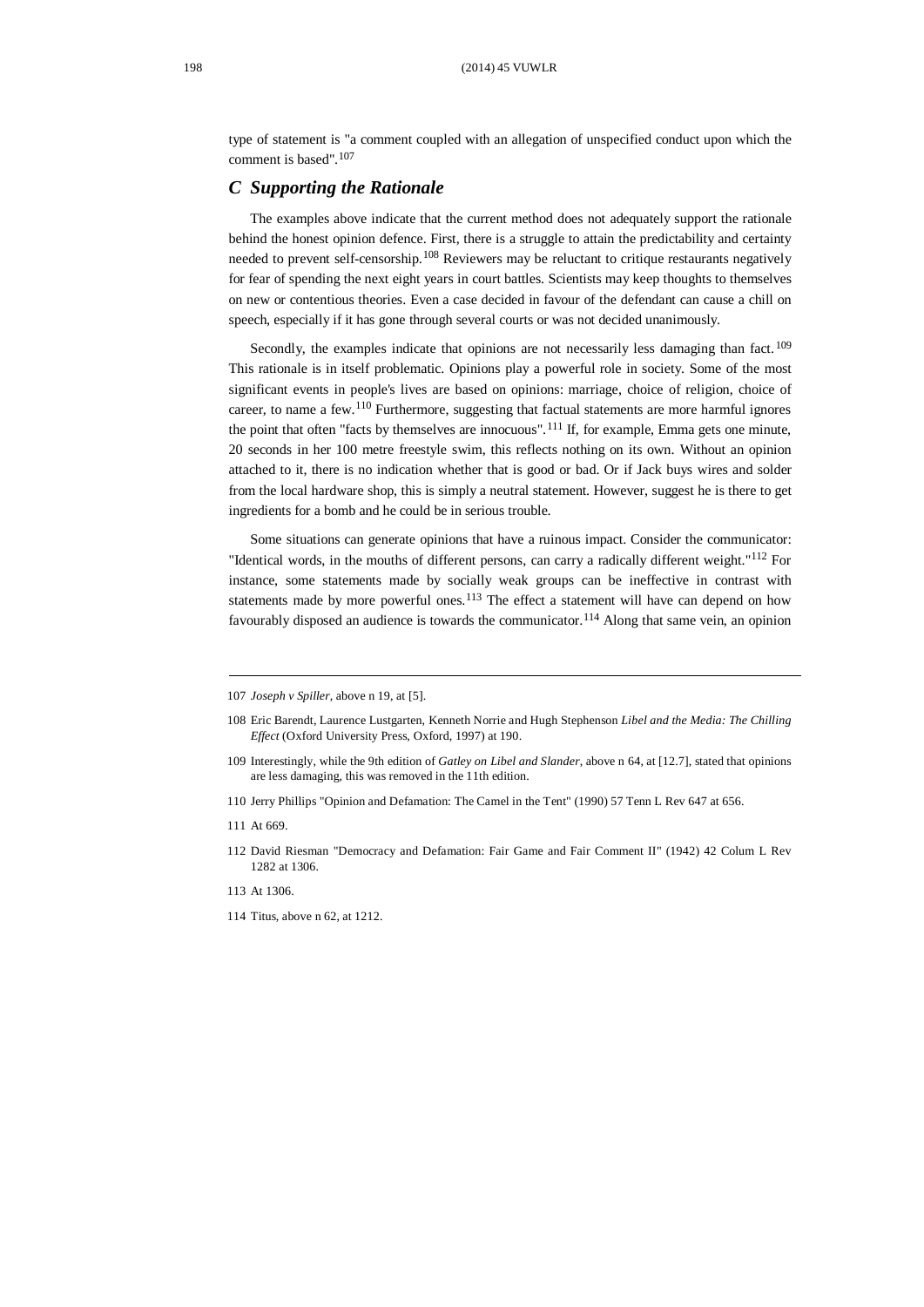made by someone highly respected or with expertise, such as a doctor or lawyer, can notably influence others.

Another consideration is the person about whom the communication is being made. In the case of *Gacic v Fairfax*, a food critic reviewed an extremely high-end and expensive restaurant.[115](#page-14-0) Those eating there would expect near-perfection. The review described the food as "unpalatable".<sup>[116](#page-14-1)</sup> This could cause many readers to shun the restaurant. When paying for expensive food, readers are less likely to want to risk getting an unpalatable meal.

# *V CURRENT TESTS*

The struggle for clarity and predictability has led to much discussion across the common law countries regarding tests to distinguish fact from opinion.

## *A Perception of the Reader Test*

As noted earlier, New Zealand and the United Kingdom view the statement from the perception of the reasonable reader and consider varying factors as to the context in which it was stated. The Supreme Court of Canada adopted a similar test: "What is comment and what is fact must be determined from the perspective of a 'reasonable viewer or reader'."<sup>[117](#page-14-2)</sup>

However, this test has not defined what a "fact" or "opinion" statement is.<sup>[118](#page-14-3)</sup> Saying that the statement is an opinion if it is read as an opinion is circular.[119](#page-14-4) The terms "fact" and "opinion" are used so vaguely that nearly any conclusion sought could be made to fit.<sup>[120](#page-14-5)</sup> On its own, the test becomes self-justifying and thus, neither helpful nor predictable.

A survey of the United States courts yields more variety and discourse surrounding the debate. Two tests emerge with frequency: the "verifiability" test and the "totality of circumstances" test.

# *B Verifiability Test*

The verifiability test attempts to find the distinction between actionable and protected statements by first assessing whether the statement has a "generally accepted core of meaning".<sup>[121](#page-14-6)</sup> If it does,

<span id="page-14-2"></span>117 *WIC Radio Ltd v Simpson* [2008] 2 SCR 420, 2008 SCC 40 at [27].

<span id="page-14-4"></span>119 Jeffrey Thomas "Statements of Fact, Statements of Opinion, and the First Amendment" (1986) 74 Cal L Rev 1001 at 1011, n 69.

<span id="page-14-0"></span><sup>115</sup> *Gacic v John Fairfax Publications Pty Ltd* [2011] NSWCA 362.

<span id="page-14-1"></span><sup>116</sup> Matthew Evans "Crash and Burn: When dining on the view is the only recommendation" *The Sydney Morning Herald* (Sydney, 30 September 2003) at 6.

<span id="page-14-3"></span><sup>118</sup> Titus, above n 62, at 1205.

<span id="page-14-5"></span><sup>120</sup> Titus, above n 62, at 1205.

<span id="page-14-6"></span><sup>121</sup> Thomas, above n 119, at 1017.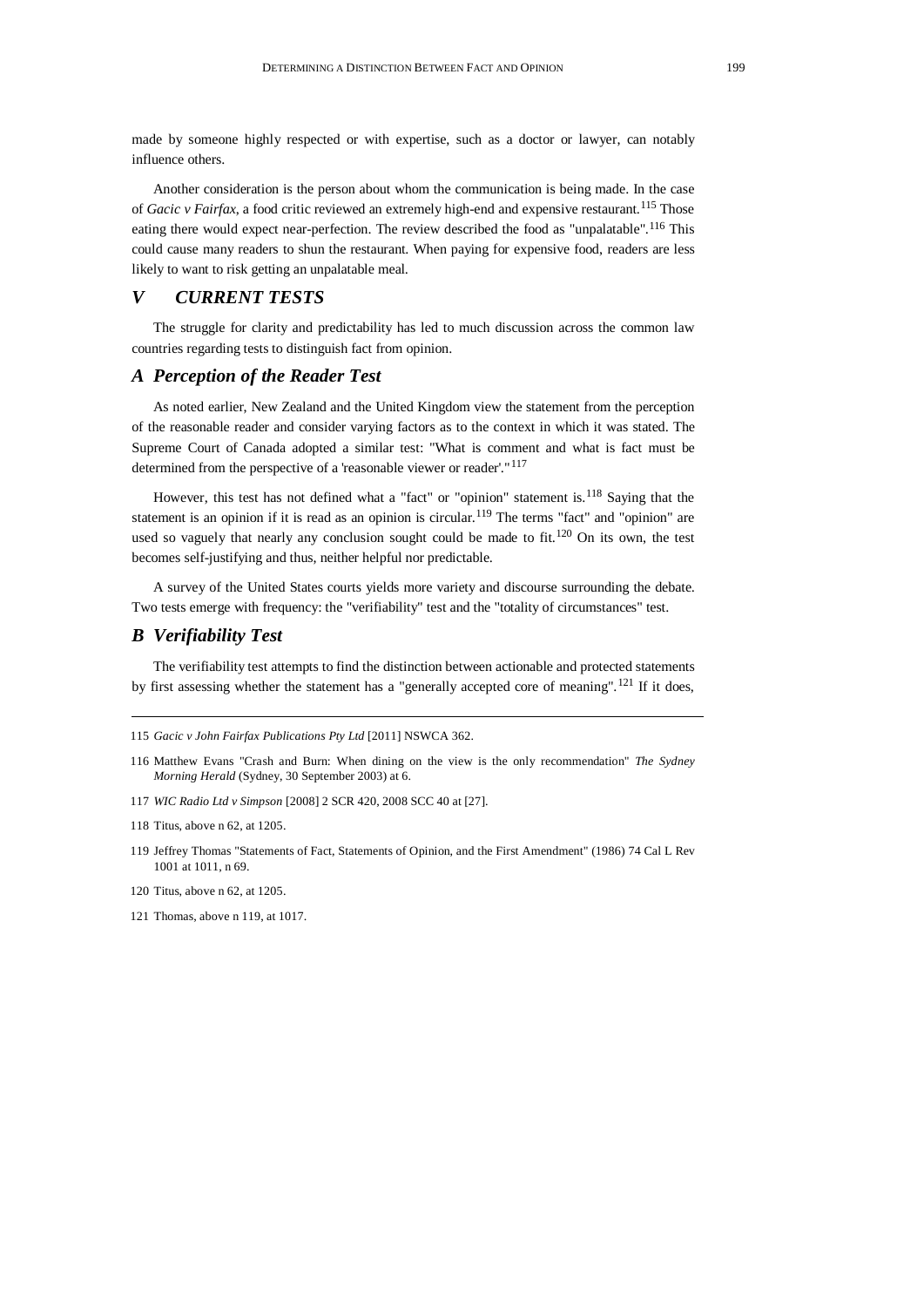then the question is asked whether the statement is capable of proof or disproof by an objective standard. One that is capable of that proof will be considered a "factual statement".<sup>[122](#page-15-0)</sup> The reasoning is that if a statement is not verifiable, it cannot be considered to convey actual facts and thus, cannot be actionable in defamation because of constitutional protections of opinions. [123](#page-15-1)

In some instances the verifiability test is used as an alternative to distinguishing fact from opinion.[124](#page-15-2) The Supreme Court in the United States concluded that protecting free speech can be accomplished "without the creation of an artificial dichotomy between 'opinion' and fact".<sup>[125](#page-15-3)</sup> In *Milkovich v Lorian Journal Co* (*Milkovich*)*,* the majority held that statements must be "provable as false before there can be liability under state defamation law".<sup>[126](#page-15-4)</sup> Mr Milkovich was a high-school wrestling coach in Ohio. During a home match a fight broke out, causing Milkovich's team to be put on probation by the Ohio High School Athletic Association (OHSAA). Several parents sued the OHSAA. The Court of Common Pleas overturned the probation. Mr Diadiun wrote in his *News Herald* article, "Anyone who attended the meet … knows in his heart that Milkovich … lied at the [Court of Common Pleas] hearing after … having given his solemn oath to tell the truth."[127](#page-15-5) Mr Milkovich sued, alleging the statement that he had committed perjury was defamatory.

The majority held that because Mr Milkovich's testimony before the OHSAA and his testimony before the Trial Court could be compared, the statement was "sufficiently factual to be susceptible of being proved true or false".<sup>[128](#page-15-6)</sup> While Brennan and Marshall JJ agreed with the majority's theory, they disagreed with its application. In looking at the context of the *News Herald* article, they found the statements could not imply, as a verifiable fact, "that Milkovich had perjured himself".[129](#page-15-7) Whether the verifiability test is perceived as a method of distinguishing fact from opinion or whether it is a separate test to indicate a statement as an actionable wrong, the test creates the same issues of uncertainty as the "perception of the reader" test.

Many statements do not "divide neatly into categories of 'verifiable' and 'unverifiable". <sup>[130](#page-15-8)</sup> Most statements will fall somewhere along a spectrum of differing degrees of verifiability.<sup>[131](#page-15-9)</sup> The more

<span id="page-15-7"></span>129 At 2711.

<span id="page-15-0"></span><sup>122</sup> At 1017.

<span id="page-15-9"></span><span id="page-15-1"></span><sup>123</sup> David Becker "Structuring Defamation Law to Eliminate the Fact-Opinion Determination: A Critique of *Ollman v Evans*" (1986) 71 Iowa L Rev 913 at 924.

<span id="page-15-2"></span><sup>124</sup> For example, see *Hotchner v Castillo-Puche* 551 F 2d 910 (2d Cir 1977) at 913.

<span id="page-15-3"></span><sup>125</sup> *Milkovich v Lorian Journal Co* 497 US 1 (1990) at 19.

<span id="page-15-4"></span><sup>126</sup> At 2706.

<span id="page-15-5"></span><sup>127</sup> At 2698.

<span id="page-15-6"></span><sup>128</sup> At 2707.

<span id="page-15-8"></span><sup>130</sup> *Ollman*, above n 43, at 982.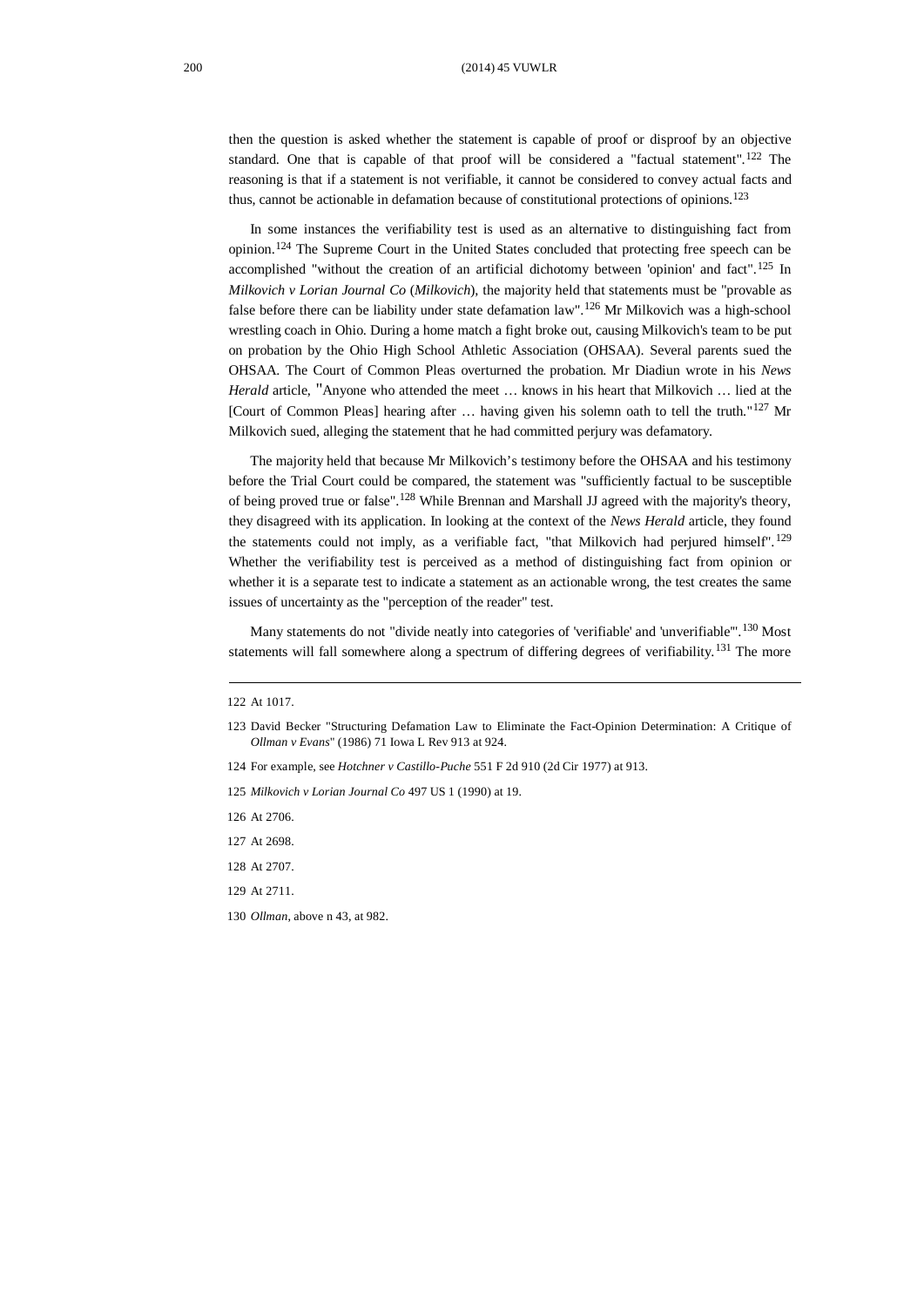verifiable a statement is, the "more confident the determinations of truth". [132](#page-16-0) For example, a statement that one owns a home in New Zealand is verifiable, whereas a statement that "X is frightening" is not. One can be more confident of the truth of the former statement than the latter. While being critical of an over reliance on this test, some courts have acknowledged its limited usefulness, as a "minimum-threshold issue".<sup>[133](#page-16-1)</sup> As with pure opinion statements, the test may be helpful in recognising where a statement sits at the extreme ends of the continuum.

The marketplace of ideas metaphor, which underlies arguments for free speech and the defence of honest opinion, relies on the ideas brought forward in John Stuart Mill's *On Liberty*. [134](#page-16-2) Ironically, the reason Mill felt opinions should be protected was not because of their inability to be verified but rather because since they could often be proven true, they have a valuable place in society. Even partially true opinions could lead to important discussion and clashes of opinion, allowing "the remainder of the truth ... any chance of being supplied".<sup>[135](#page-16-3)</sup>

Another difficulty emerges when the test is used on its own. For example, consider a restaurant review that states, "The green peppers … remained frozen on the plate."[136](#page-16-4) While this could be proven true or false, because it is in a restaurant review, the reader is most likely to understand it as an opinion.[137](#page-16-5) As a single inquiry, verifiability may yield one result but when the scope of the test is widened to include context, another determination often results. This recognises that the "meaning of words vary depending on the immediate context of the words and the social setting of the statement".<sup>[138](#page-16-6)</sup> Some courts have opted to use this test in combination with other tests.

#### *C Totality of Circumstances Test*

One court that did so was the Court in *Ollman v Evans* (*Ollman*). [139](#page-16-7) There the Court developed the four-factor "totality of circumstances" test to determine if a statement was an actionable fact or a protected opinion. The first factor determines whether the statement has a precise commonly understood meaning that gives rise to factual implications. The second looks at whether the

- <span id="page-16-2"></span>134 Phillips, above n 110, at 659.
- <span id="page-16-3"></span>135 Bromwich and Kateb, above n 36, at 118.
- <span id="page-16-4"></span>136 *Mr Chow of New York v Ste Jour Azure SA* 759 F 2d 219 (2nd Cir 1985) at [13].
- <span id="page-16-5"></span>137 At [46].
- <span id="page-16-6"></span>138 Becker, above n 123, at 925.
- <span id="page-16-7"></span>139 *Ollman*, above n 43.

<sup>131</sup> At 982; Schauer, above n 42, at 279.

<span id="page-16-0"></span><sup>132</sup> Schauer, above n 42, at 279.

<span id="page-16-1"></span><sup>133</sup> *Potomac Valve & Fitting Inc v Crawford Fitting Co* 829 F 2d 1280 (4th Cir 1987) at 1289.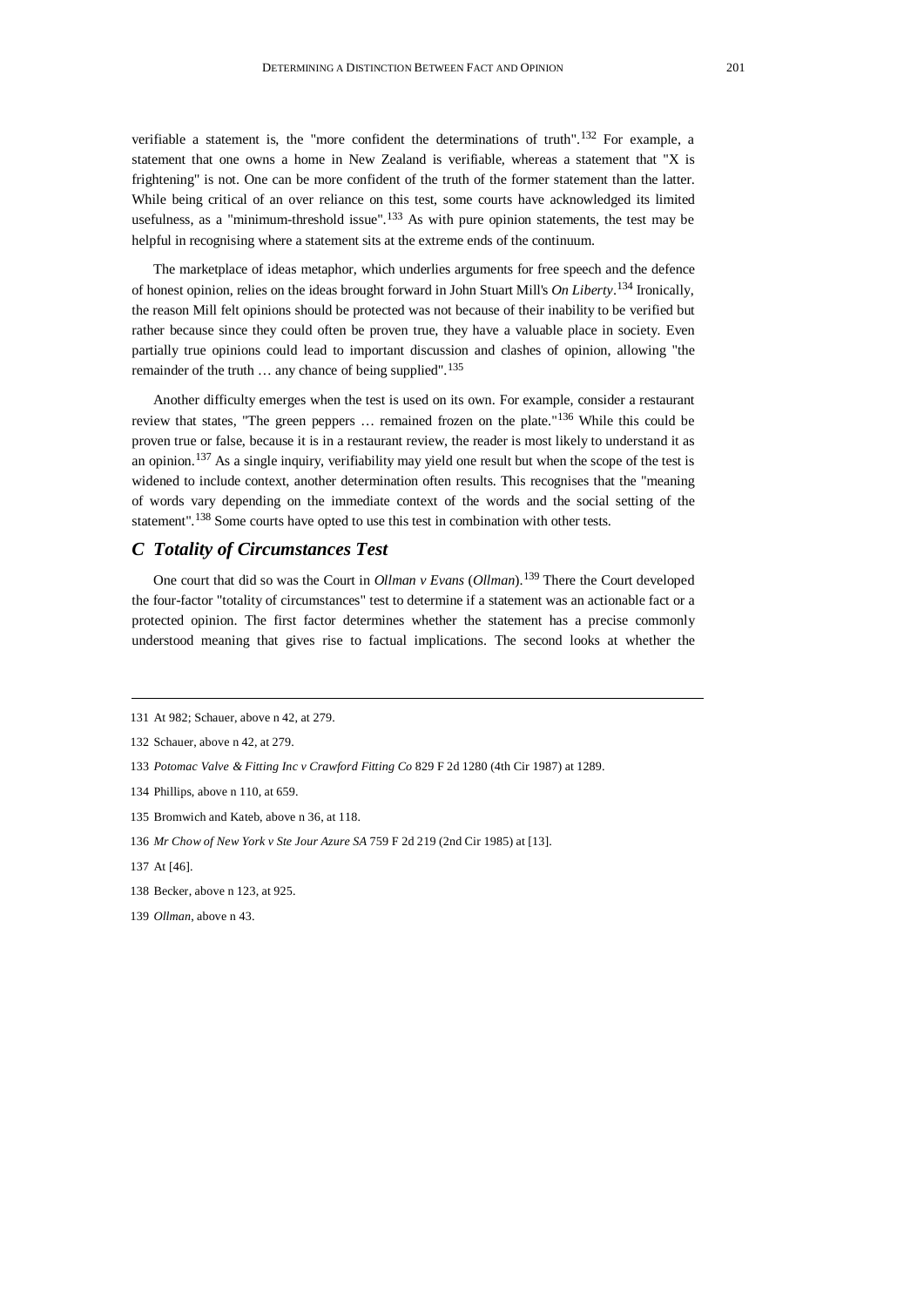statement is verifiable. The third and fourth factors look to context, namely the immediate context in which the statement occurs and the broader social context surrounding the statement.

The development of a test with factors that look to the statement itself and the context within which it sits provides some structure for courts to follow and retains the flexibility needed to analyse different types of statements and situations. However, even within *Ollman* there was disagreement with the test's application. Once again, despite applying the same test, the Court was split as to whether that test revealed the statements as fact or opinion. Differing views on what was contextually relevant and how much weight should be given to those factors caused some of the divide.<sup>[140](#page-17-0)</sup> Additionally, Wald J in his dissent felt that the statement in that case yielded a precise commonly understood meaning that could be verified.<sup>[141](#page-17-1)</sup>

The United States Supreme Court in *Milkovich* superseded *Ollman*. By ignoring the context factors from Court of Appeal's test, the Supreme Court looked at statements in their literal form.[142](#page-17-2) This is less ideal in that it makes the defence harder to obtain and does not recognise the reader's ability to interpret a statement as an opinion based on its contextual environment.<sup>[143](#page-17-3)</sup> It also is undesirable to ignore the environment in which the statement exists as this can lead to an artificial determination of fact or opinion. Dissatisfaction with the *Milkovich* test is most evident in the case of *Moldea v New York Times Co*, [144](#page-17-4) which initially followed *Milkovich*. Just three months later, in a unique turnabout, the same panel of Court of Appeal judges reversed its decision, stating that context was a critical consideration. [145](#page-17-5)

<span id="page-17-1"></span>141 At 1032.

- <span id="page-17-2"></span>142 *Milkovich v Lorian Journal Co*, above n 125, at 21; Margaret Chan "Importance of a Contextual Approach to Libel Law: The Impact of Immuno AG v Moor-Jankowski and Milkovich v Lorain Journal Co" (1993) 9 Touro L Rev 611 at 618.
- <span id="page-17-3"></span>143 *Milkovich v Lorian Journal Co*, above n 125, at 18; Nancy K Bowman "Milkovich Meets Modern Federalism in Libel Law: The Lost Opinion Privilege Gives Birth to Enhanced State Constitutional Protection" (1993) 42 DePaul L Rev 583 at 585.
- <span id="page-17-4"></span>144 *Moldea v New York Times Co* 15 F 3d 1137 (DC Cir 1994) [Moldea I].
- <span id="page-17-5"></span>145 *Moldea v New York Times Co* 22 F 3d 310 (DC Cir 1994) [Moldea II] at 313–314; Abner Mivka, above n 45, at 300. Regarding disapproval of *Milkovich v Lorian Journal Co*, above n 25, see also Lisa Herskowitz "One Bad Bit of Dictum Deserves Another: *Gertz* and *Milkovich*" (1992) 24 Conn L Rev 1159; Chan, above n 142; Lisa West "*Milkovich v Lorain Journal Co* – Demise of the Opinion Privilege in Defamation" (1991) 36 Vill L Rev 647; John B Cromer "*Milkovich v Lorain Journal Co*: This Opinion May Stifle Yours" (1991) 20 Cap U L Rev 498.

<span id="page-17-0"></span><sup>140</sup> At 1034 per Wald J: "[T]he immediate context in which this statement was made does little to warn a reader to regard with scepticism what might otherwise appear to be an assertion of fact."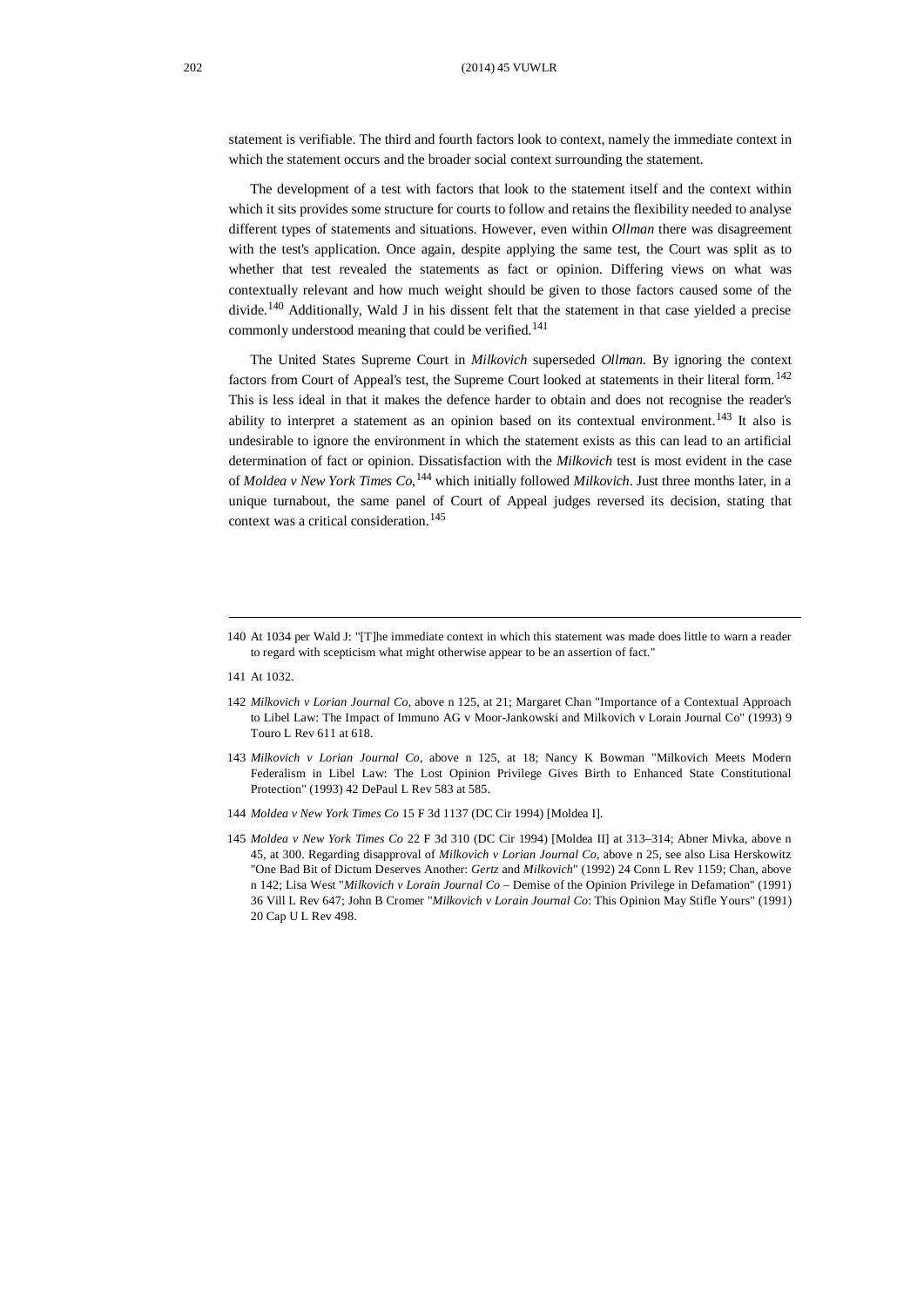## *D Further Inconsistency in the Courts*

While contextual factors are sometimes considered in the United Kingdom and New Zealand courts, they are not done so consistently nor are the same factors considered across all cases. For example, in *London Artists*, the Court felt the use of cautionary language was not strong enough to convey the statements as opinion.[146](#page-18-0) By contrast, in *Jeyaretnam*, the statement, "I am inclined to believe", was instrumental in the Court of Appeal deciding that the statements were opinion. That judgment did not reflect on the fact that the statement was made in a press conference, which could suggest a vessel for imparting news and facts rather than opinions.<sup>[147](#page-18-1)</sup>

To most, a value judgement regarding someone's appearance is likely to fall on the extreme opinion end of the spectrum. In *Berkoff*, the majority ignored any possibility that the statement implying Berkoff was hideously ugly was an opinion. However, Millet LJ, in his dissent, considered the contextual factor that the author was writing in her role as a film critic, allowing for the statement to be understood as a humorous exaggeration.<sup>[148](#page-18-2)</sup>

In *Singh*, the fact that the statements made were of a scientific or medical nature influenced the Court of Appeal to overturn the High Court decision and rule in favour of the defendant.<sup>[149](#page-18-3)</sup>

Hence, different cases regard different factors when assessing whether a statement is a fact or opinion.[150](#page-18-4) The result is an inconsistent and unpredictable defence that risks courts picking and choosing the factors to accord with a desired outcome, arguably infringing upon the rationale behind the defence.

## *VI BALANCING VALUES*

In some situations, the restrictive nature of defamation law does not allow the defence of honest opinion enough scope, thus unjustly punishing speech. In others, the uncertainty and incoherency of the law hinders free speech through a chilling effect, even before it reaches the courts. The rationale underlying the defence of honest opinion is then left unsupported: the marketplace of ideas becomes barren, scientific progress is stilted and opportunities to challenge officials are left ungrasped. The lack of guidance by current tests creates a concern under the New Zealand Bill of Rights Act 1990 (NZBORA). The common law is required to reflect the NZBOR $A<sup>151</sup>$  $A<sup>151</sup>$  $A<sup>151</sup>$  and an incoherent law, vague

<span id="page-18-0"></span><sup>146</sup> *London Artists Ltd v Littler*, above n 76, at 392.

<span id="page-18-1"></span><sup>147</sup> *Jeyaretnam v Goh Chok Tong*, above n 77.

<span id="page-18-2"></span><sup>148</sup> *Berkoff v Burchill*, above n 1, at 153.

<span id="page-18-3"></span><sup>149</sup> *British Chiropractic Association v Singh*, above n 3, at [26]; Eric Barendt "Science Commentary and the Defence of Fair Comment to Libel Proceedings" (2010) 2 JML 43 at 45.

<span id="page-18-4"></span><sup>150</sup> Herskowitz, above n 145, at 1173.

<span id="page-18-5"></span><sup>151</sup> *Hosking v Runting* [2005] 1 NZLR 1 (CA).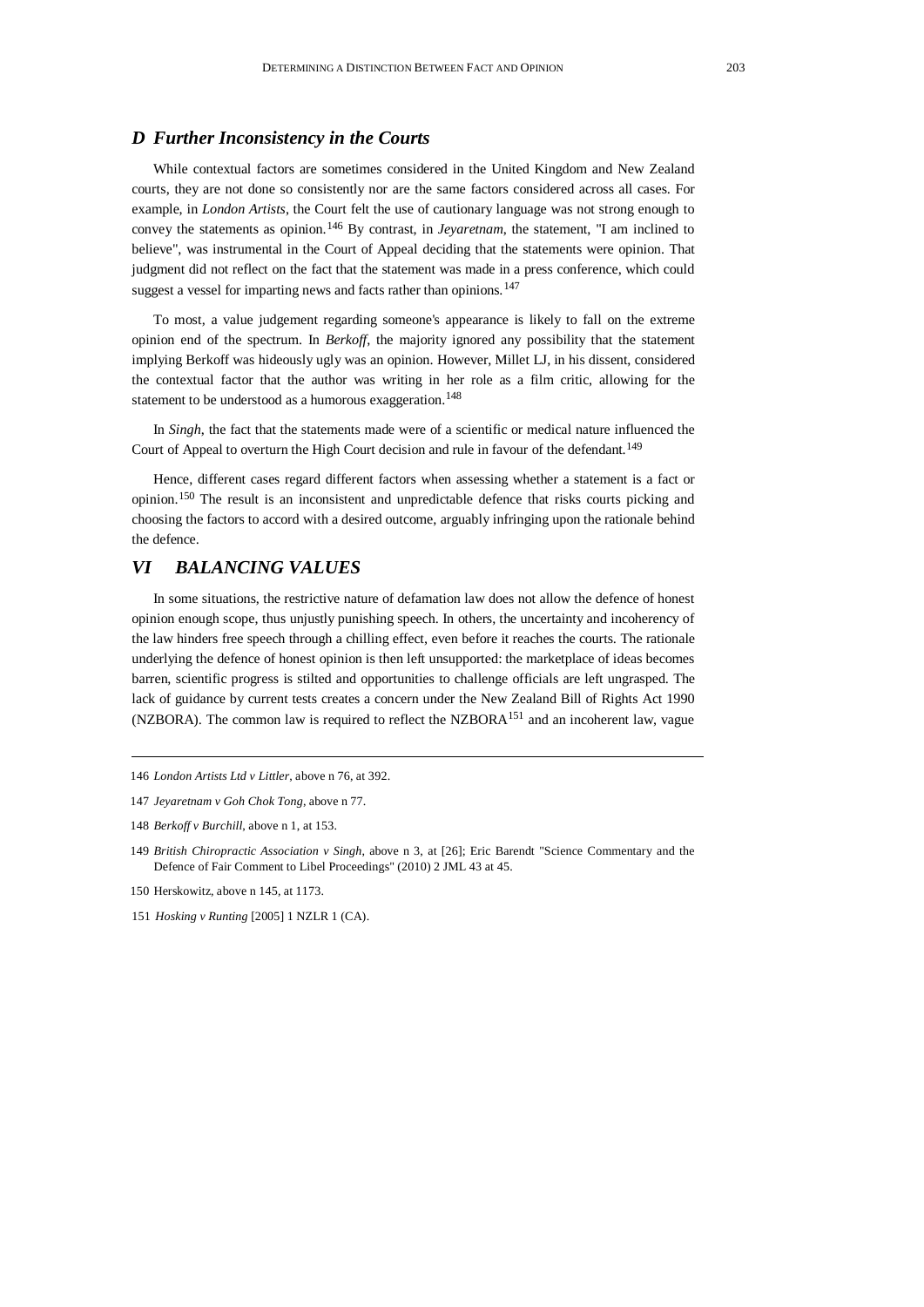and unpredictable as defamation law is, will be unable to provide a demonstrably justifiable limit on free speech that is prescribed by law as per s 5 of the NZBORA.

The "prescribed by law" element requires any limit to be imposed by a law that is "adequately accessible" and expressed with "sufficient precision".<sup>[152](#page-19-0)</sup> This aims to provide the public with the ability to foresee the legal ramifications of their actions and conduct their behaviour accordingly. [153](#page-19-1) Thus any limitation against a freedom or right must be balanced on "a clear and transparent basis" in order to be demonstrably justifiable. [154](#page-19-2) While freedom of expression is often considered our most highly valued freedom, it cannot be regarded as a "universal social panacea … trumping other rights". [155](#page-19-3) Limitations must be put in place in order to allow other rights and freedoms to coexist along with free speech. However, for a proper balance to be created between competing values, any limitation on free speech must be "reasonable and demonstrably justified". [156](#page-19-4)

In *Hosking v Runting*, Tipping J noted that the question to ask in determining if a particular limit on expression is demonstrably justifiable is "whether individual harm outweighs public good".[157](#page-19-5) This concept of proportionality was discussed in *R v Hansen*. [158](#page-19-6) In order for a limit to be justified under s 5, it must be proportionate to the importance of the freedom or right.<sup>[159](#page-19-7)</sup> Thus, the high value placed on free speech requires any limitation on that freedom to be of equal or greater importance. Individual harm, then, in the form of damage to reputation, must be significant in order to outweigh the public good of free speech. That is, the protection from the harm must be a legitimate interest needed by society.<sup>[160](#page-19-8)</sup> Often courts have been found to limit speech when the harm was arguably not proportionately significant, as in *Berkoff* for example,<sup>[161](#page-19-9)</sup> resulting in an overly restrictive outcome. More generally, however, the unpredictability of the law that results in self-censorship creates its own limitation on free speech.<sup>[162](#page-19-10)</sup> That limit is also arguably not

- <span id="page-19-1"></span>153 *Sunday Times v United Kingdom*, above n 152, at [49].
- <span id="page-19-2"></span>154 Ministry of Justice, above n 152.
- <span id="page-19-3"></span>155 *Hosking v Runting*, above n 151, at [231] per Tipping J.
- <span id="page-19-4"></span>156 At [233] per Tipping J.
- <span id="page-19-5"></span>157 At [236].
- <span id="page-19-6"></span>158 *R v Hansen* [2007] NZSC 7, [2007] 3 NZLR 1.
- <span id="page-19-7"></span>159 At [123].
- <span id="page-19-8"></span>160 At [186].
- <span id="page-19-9"></span>161 *Berkoff v Burchill*, above n 1, at 153.
- <span id="page-19-10"></span>162 Barendt, Lustgarten, Norrie and Stephenson, above n 108, at 190.

<span id="page-19-0"></span><sup>152</sup> *Sunday Times v United Kingdom* [1979] ECHR 1, (1979) 58 ILR 491 at [49]. See also Ministry of Justice "Part II: Initial Considerations When Applying the Bill of Rights Act" <www.justice.govt.nz>; *Ministry of Transport v Noort* [1992] 3 NZLR 260 (CA).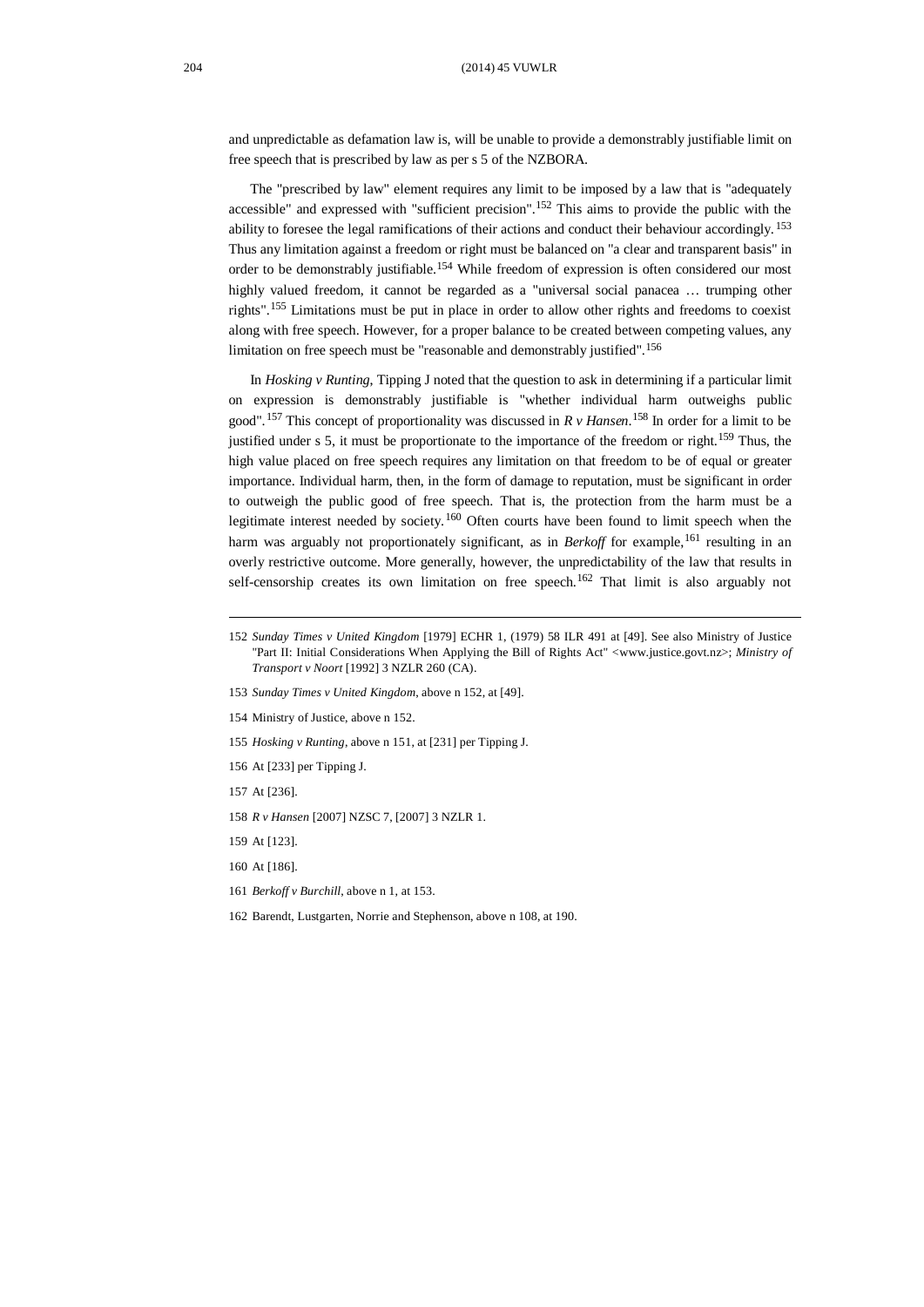proportionate since no harm has yet occurred, significant or otherwise, nor has the limitation occurred due to any thought of balancing proportionality. It has simply been self-protection. This limitation then does not comply with the "prescribed by law" element of s 5, since it occurs directly as a result of the law lacking clarity and predictability. Consequently, a law that widens the scope of the defence of honest opinion and provides more certainty and predictability would be more consistent and better comply with the NZBORA.

# *VII SOLUTION*

The description from *Clarke v Norton*, referred to earlier, allows for a broad scope of statements that could fall under the category of opinion: "something which is or can reasonably be inferred to be a deduction, inference, conclusion, criticism, remark, observation, etc".<sup>[163](#page-20-0)</sup> In the past, courts considering this list have tended to rule in favour of free speech by granting the defence.<sup>[164](#page-20-1)</sup> However, in relying on the definition, courts still find themselves searching for a distinctive line between fact and opinion, as in *Gough v Local Sunday Newspapers*. [165](#page-20-2) There, Gray J, after using *Clarke v Norton* as a base point, went on to differentiate fact from opinion by concluding that fact can be "proved or disproved ... whereas comment cannot". <sup>[166](#page-20-3)</sup> The drawbacks to using verifiability as a bright line have already been discussed. Thus while the *Clarke v Norton* list provides for a wider category of statements that could be considered opinion, it still lacks the necessary guidance to determine whether the statement would be perceived by the reasonable reader as falling under that category of deduction, inference, criticism, remark or observation. Without that guidance, the certainty required to measure any limitation against a freedom in a demonstrably justifiable way is left wanting.

The *Ollman* test utilises four factors, which aim to provide the courts with more guidance. However, one of the difficulties with the *Ollman* test may be that those factors are still too general. Determining what should be considered within each factor and the weight it should carry becomes "largely subjective". <sup>[167](#page-20-4)</sup> It is likely that no one test could be created that would definitively discern a fact from opinion in each of the infinite possible scenarios. However, the *Ollman* test is a strong contender and can be used to supply a framework for a more specific set of factors. These would provide more clarity, predictability and consistency for the defence of honest opinion in New

<span id="page-20-2"></span>165 *Gough v Local Sunday Newspapers (North) Ltd (No2)* [2002] EWHC 336 at [89].

<span id="page-20-3"></span>166 At [89].

<span id="page-20-4"></span>167 Herskowitz, above n 145, at 1173.

<span id="page-20-0"></span><sup>163</sup> *Clarke v Norton*, above n 15, at 499.

<span id="page-20-1"></span><sup>164</sup> See for example *Branson v Bower* [2001] EMLR 32; *Skrine & Co v Euromoney Publications* [2002] EMLR 15; *Rath v Guardian News and Media Ltd* [2008] EWHC 398; *Massie v McCaig* [2013] CSIH 14.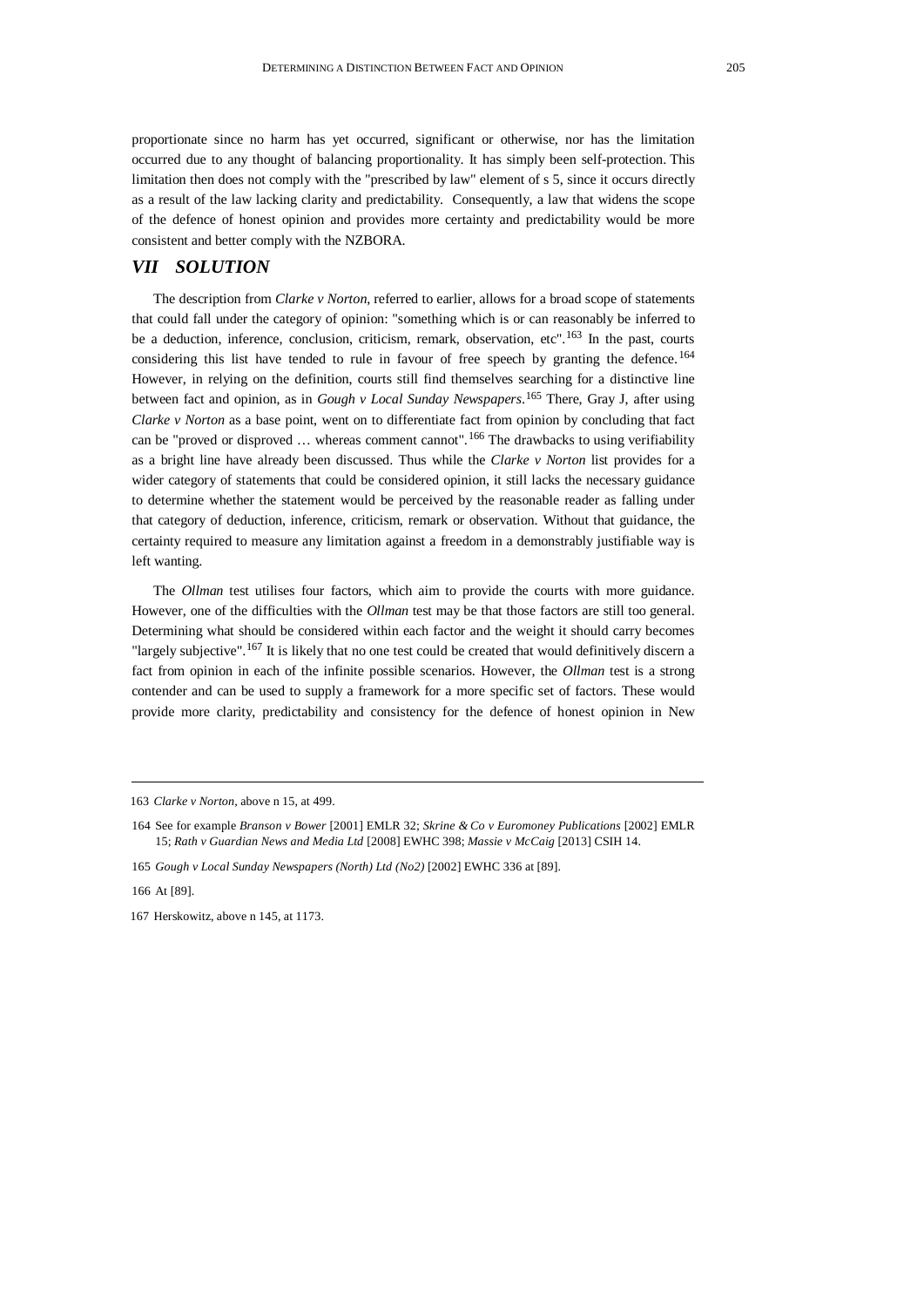Zealand.[168](#page-21-0) Notably, many of these factors have been considered at one time or another in various judgments in the United Kingdom and New Zealand but rarely in their entirety, and often erratically. While it must be conceded that situations will still arise where courts will disagree in ascertaining whether a statement is a fact or opinion, the proposed eight-factor test would also widen the availability of the defence, thus better supporting freedom of expression by limiting it only for clear and justified circumstances, in accordance with the NZBORA.

The proposed test would seek to answer an overarching question similar to that already asked by New Zealand courts: "Is the statement presented in such a way that the reasonable reader would recognise it as an opinion?"

While the question by itself is circular, a series of factors would in most circumstances guide the courts to an answer by helping them ascertain where on the spectrum of fact–opinion the statement lies. The first two factors look to the statement itself.

## *A Common Usage*

Is the statement one that has a precise commonly understood meaning?[169](#page-21-1)

This factor gives the court a starting point on the fact–opinion spectrum. As other factors are considered, the statement may be adjusted along the spectrum one way or another.

Some statements are clearly understood as having one meaning and as such will carry factual implications. Saying someone is a thief would generally have one understood meaning: the person has stolen another's property. However, a further look at other factors, such as the context that the statement is in, may expose a figurative meaning, indicating this particular statement may be understood by the reader as an opinion.

#### *B Extent to which the Statement is Verifiable Scientifically*

While the second *Ollman* factor is one of verifiability, the concern is that this factor increases uncertainty. As stated above, verifiability can be difficult to determine and is often a subjective determination. Indeed, two judges applying the same four-factor test in *Ollman* came to opposite results because of differing views on the verifiability of part of the statement.<sup>[170](#page-21-2)</sup>

Changing this factor to look at the extent that a statement is provable recognises the spectrum of verifiability mentioned earlier. This allows for a determination by degree. The greater the extent to

<span id="page-21-0"></span><sup>168</sup> The proposed test differs from *Ollman* in that its second and third factors replace the *Ollman* verifiability factor. Additionally, the context factors in *Ollman* are separated out to give more clarity and structure to the test.

<span id="page-21-1"></span><sup>169</sup> *Ollman*, above n 43, at 980.

<span id="page-21-2"></span><sup>170</sup> *Ollman*, above n 43, at 990, n 42 per Judge Starr. Contrast at 1033 per Wald J.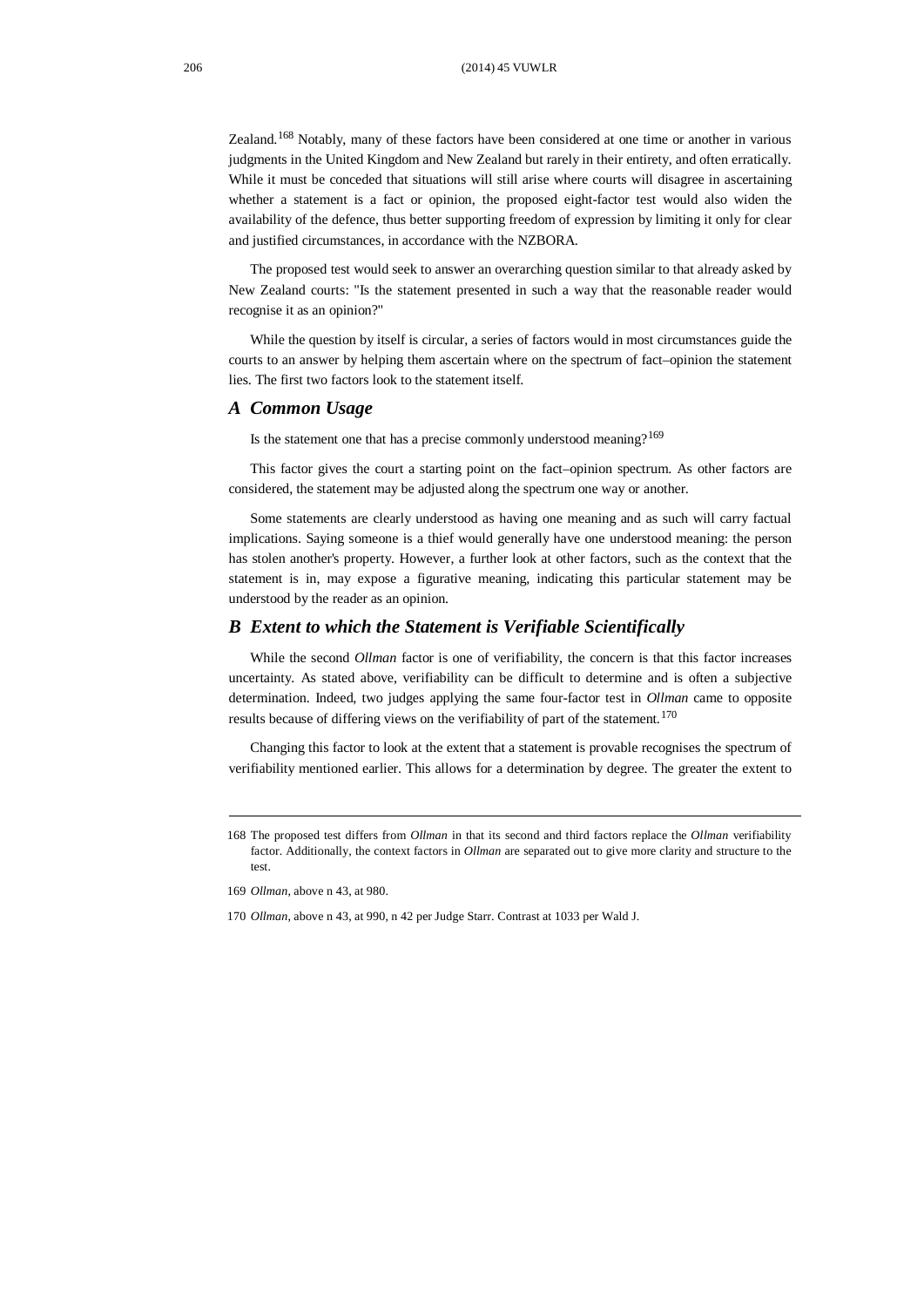which the statement is verifiable, the more likely, in light of the other factors, that it is a factual statement.

In recognising a statement to be a fact or opinion, "[r]eaders will inevitably be influenced by a statement's context."[171](#page-22-0) The remaining factors look to the context of the statement.

# *C Extent to which, if the Statement is not Verifiable Scientifically, it is Comparable against an Implicit or Explicit Societal Standard*

Inherent in opinion statements is that they are some form of evaluative judgement, whether a conclusion, justification or even an observation, which is held by the communicator to some standard. If that standard is evident or is made evident, then this may further indicate an opinion.<sup>[172](#page-22-1)</sup>

A standard may be evident if the communicator provides information as to why they are making the statement. This is closely linked to providing a substratum of facts. A test that encourages the communicator of an opinion to explain *why* he or she is coming to that conclusion will do two things: first, make it clearer that the statement is an opinion and second, allow readers to decide if they agree or disagree with the statement. The latter effect goes to the heart of the defence. If a reader understands clearly that she could disagree with the statement, that statement will encourage debate and discussion and thus should be protected.

Additionally, an indication of a unique standard, whether implicit or explicit, may suggest an opinion. For example, the statement, "Jones is an alcoholic" on its own may give the impression of a fact. However, if the reader is imparted with information indicating that the communicator vehemently considered all alcohol to be sinful and immoral, then that unique standard may indicate the statement to be an opinion.

## *D Language Surrounding the Statement*

Does the language surrounding the statement influence the way the statement is perceived?

A statement, which viewed in a vacuum would appear as a fact, may give the perception of opinion when viewed in the context of the remaining article. For example, in the New Zealand case of *Awa v Independent News Auckland Ltd*, the term "body-snatcher" was used. The Court in looking at the rest of the article held that "body-snatching" was not meant to suggest improper purpose or dishonesty but merely that the body was removed against the wishes of the widow.<sup>[173](#page-22-2)</sup>

<span id="page-22-0"></span><sup>171</sup> At 982. See also Rodney Ott "Fact and Opinion in Defamation: Recognizing the Formative Power of Context" (1990) 58 Fordham L Rev 761.

<span id="page-22-1"></span><sup>172</sup> For discussion on requiring that the standards on which the statement is based be set out in order to determine if reasonable care was taken in making that statement, see Titus, above n 62, at 1228.

<span id="page-22-2"></span><sup>173</sup> *Awa v Independent News Auckland Ltd*, above n 14, at 594.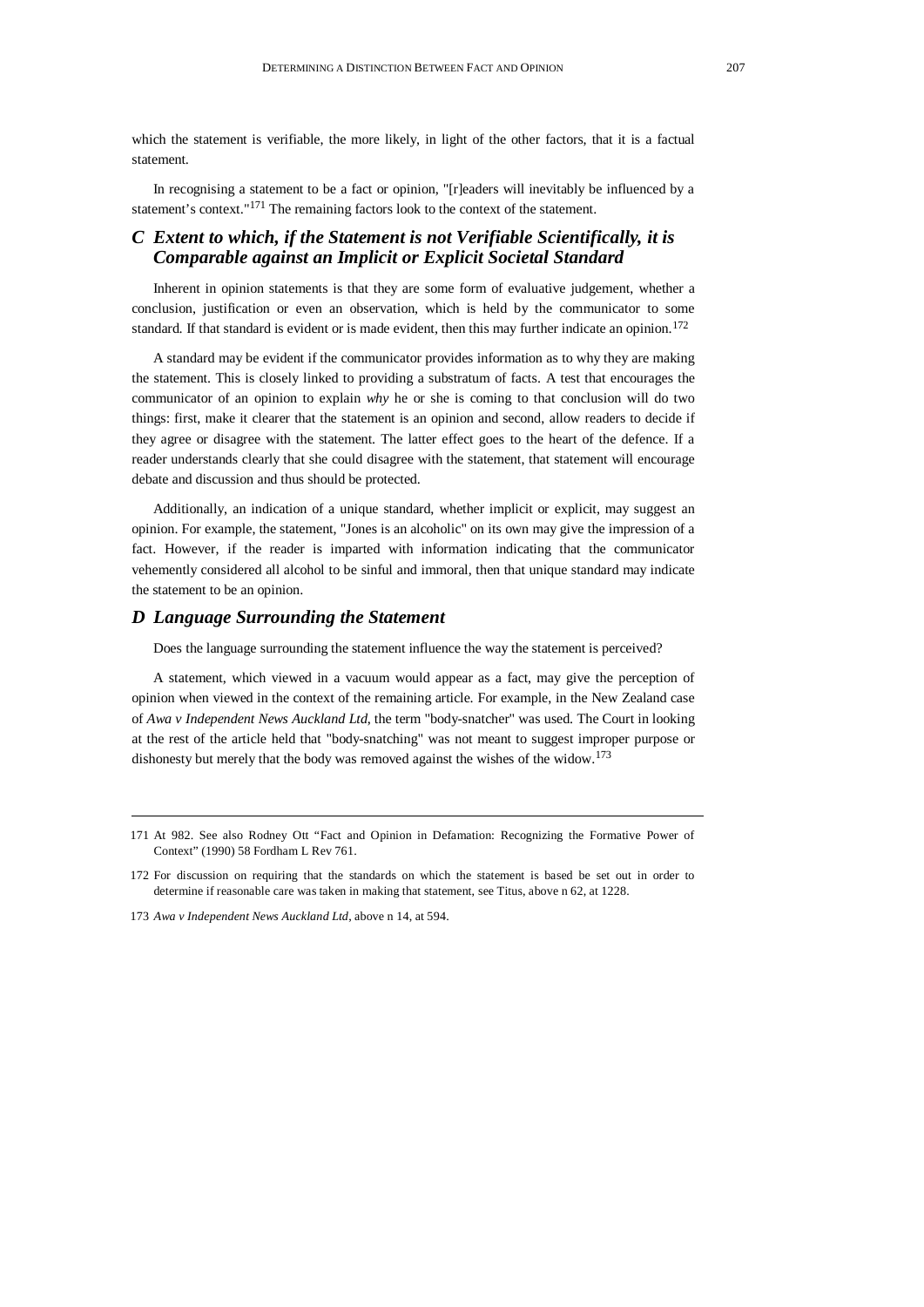#### *E Cautionary Language*

While not definitive on its own,  $174$  phrases such as "I believe" or "in my opinion" can provide an indication to the reader that the statement was intended as an opinion.

#### *F Location of Article or Discourse*

This factor looks to see if the statement is located in a context where rhetorical hyperbole would be expected. For example, in the United States Supreme Court case of *Letter Carriers v Austin*, the plaintiff was called a traitor. The Court there reasoned that as this was in the course of labour disputes, this type of "exaggerated rhetoric was commonplace".<sup>[175](#page-23-1)</sup> Additionally, if the article were published in a "comment" section of the paper, it would be more likely to be perceived as containing opinion statements than one placed on the front page.

## *G Type of Article or Discourse*

Some types of articles clearly indicate that the opinion of the author is being set out, such as restaurant or film reviews. Communication in a press conference, for example, would be more likely to be understood as factual than that on a late night talk show.

## *H Issues of Public Importance*

Public interest is not a requirement under the defence. However, certain speech should encourage courts to be more lenient towards determining a statement to be an opinion. Statements such as scientific, medical or political speech play an important role in the marketplace of ideas, for example. This is echoed in the aforementioned recent changes to the Defamation Act 2013 (UK) and in the United Kingdom decision of *Singh*. [176](#page-23-2)

#### *1 Application*

Applying the test to the forms of statements and previous cases that were discussed earlier, demonstrates how the test will work.

In *Blue Angel*, [177](#page-23-3) the statement that the lobster was "cooked incompetently" could hold a range of meanings from clumsily handled to inexpert. Thus to begin, the statement is on the opinion end of the spectrum. The extent that the phrase, which is one describing personal taste, is unverifiable supports this placement on the spectrum. The third factor recognises the author as a food critic and as such may be presumed by the reader to have a well-developed palate and high standards. The

<span id="page-23-0"></span><sup>174</sup> "[A] statement which is plainly one of fact cannot be transformed into one of opinion merely by prefacing it with the words 'in our judgment'": *Turner v Metro-Goldwyn-Mayer Pictures Ltd* [1950] 1 All ER 449 at 474.

<span id="page-23-1"></span><sup>175</sup> *Letter Carriers v Austin* 418 US 264 (1974) at 2871.

<span id="page-23-2"></span><sup>176</sup> Defamation Act 2013 (UK), s 6; *British Chiropractic Association v Singh*, above n 3, at [26].

<span id="page-23-3"></span><sup>177</sup> See Martin, above n 2.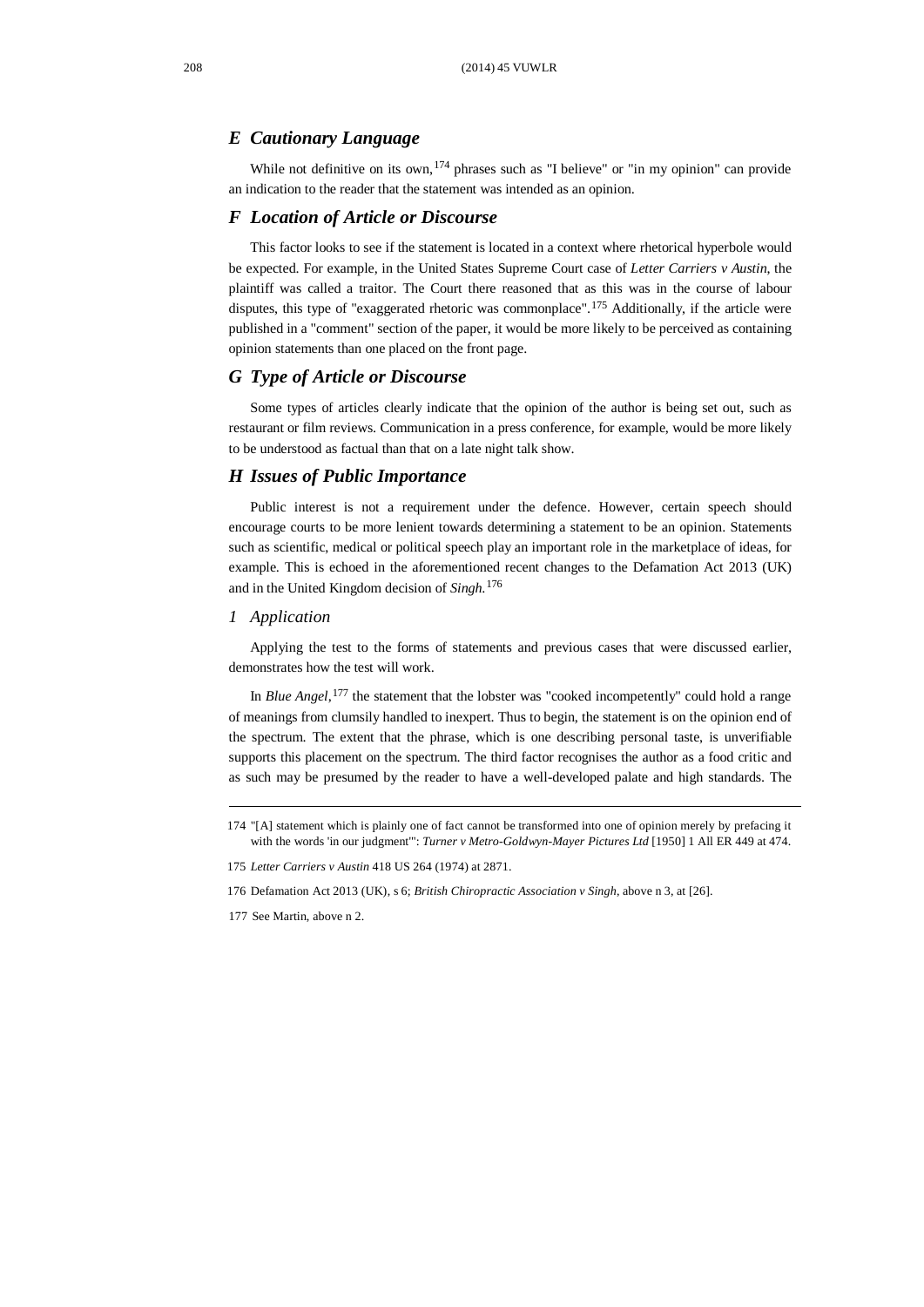reader would be more likely to interpret his statement as one which the reader could well have disagreed with if they had eaten the same meal. The article surrounding the statement describes Mr Schofield's impressions of the rest of his meal. These are evaluative statements, which would further lend the statement complained of an impression of opinion. While no cautionary language is used in this statement nor is it regarding a scientific, medical or political issue, these factors are not strong enough to shift the statement from the opinion end of the spectrum. Finally, the article was located in the *Good Living* section of *The Sydney Morning Herald* rather than being front page news and was clearly a restaurant review. By addressing these factors, courts would likely come to the same conclusion: the statement was presented in such a way that the reasonable reader would recognise it as opinion.

The *Berkoff* decision could have benefited from a set of factors to address. It is difficult to imagine a more obvious statement of opinion than an aesthetic evaluation. The term "hideously ugly" can carry a different meaning to each person and will fall on the extreme end of being unverifiable. Ms Burchill made the statement in her role as a film critic, adding an impression of opinion to an already personal viewpoint. Moreover, the words surrounding the statement were providing an opinion on films and their directors. The statement itself was clearly in the vein of a "humorously exaggerated observation". [178](#page-24-0)

#### *2 Implementation*

While courts have the ability, within the constraints of the legislation, to develop the common law by applying the proposed test, it would add consistency and predictability, [179](#page-24-1) and thereby better comply with the NZBORA, if it were inserted as a separate section into the Defamation Act 1992:

#### **9A Factors in determining opinion**

- (1) In any proceedings for defamation in respect of matter that includes or consists of an expression of opinion, a defence of honest opinion by a defendant shall fail unless the defendant proves that the statement is presented in such a way that the reasonable reader would recognise it as opinion, having regard to the following factors –
	- (a) Whether the statement has a commonly understood meaning indicating factual or evaluative implications; and
	- (b) The extent to which the statement is verifiable scientifically; and
	- (c) The extent to which, if the statement is not verifiable scientifically, it is comparable against an implicit or explicit standard; and

<span id="page-24-0"></span><sup>178</sup> *Berkoff v Burchill*, above n 1, at 153.

<span id="page-24-1"></span><sup>179</sup> For example, the decision in *Berkoff v Burchill*, above n 1, would likely have been far different had the Court there been required to address these factors.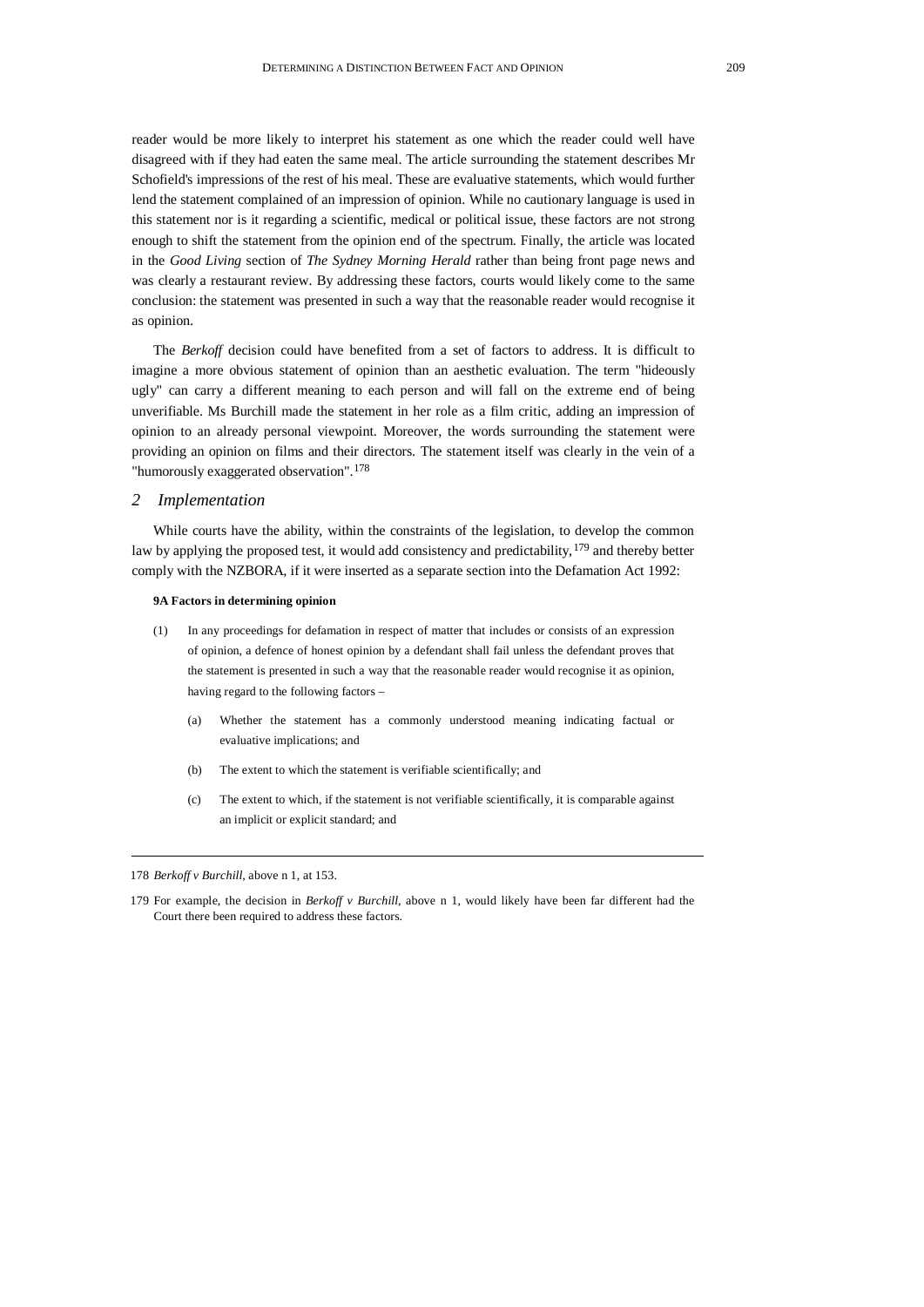- (d) The extent to which the language around the statement influences the way the statement is perceived; and
- (e) The extent to which cautionary language is used; and
- (f) The location of the article or discourse; and
- (g) The type of article or discourse.
- (2) In any proceedings for defamation in respect of matter that includes or consists of an expression of opinion, the court shall, in the process of considering the factors in section 9A(1), not unduly restrict statements referring to issues of public importance.

## *VIII FURTHER CONSIDERATIONS*

The focus of this article is on securing a method that could better distinguish opinion from fact. The proposed test, while providing greater clarity, certainty and scope for the defence than current methods, may still be exposed to some justifiability issues because the law itself does not focus on harm. This arguably allows for situations that restrict speech, which may not be doing any harm at all. To address this, another issue could be further explored within the defence. While a detailed investigation is beyond the scope of this article, brief observations may be addressed.

In 1962, Herbert Titus formed his own solution to the fact–opinion dichotomy.<sup>[180](#page-25-0)</sup> While that solution is not directly adaptable to the modern New Zealand defence of honest opinion, the principles and philosophy behind it are informative. To indicate that his statement would not lower the plaintiff's reputation without justification, Titus felt that the communicator must show he had taken reasonable care in gathering information about the plaintiff and that his statement was justifiable in light of those facts gathered.<sup>[181](#page-25-1)</sup> The reasonable care aspect embodies a principle of moral duty and responsibility to others within society.

Given the potentially formidable power individuals have through online forums and other methods of instant global communication, [182](#page-25-2) consideration should be given in some way to the effect a statement will have on a given individual. A possible strategy could be to add a second limb to the proposed test, the purpose of which would be to focus on and encourage responsible communicating. This limb would recognise that opinion statements can, in some instances, cause more harm than factual ones. It could be assessed through a NZBORA inquiry:[183](#page-25-3) whether the harm

<span id="page-25-0"></span><sup>180</sup> Titus, above n 62.

<span id="page-25-2"></span><span id="page-25-1"></span><sup>181</sup> At 1228.

<sup>182</sup> Twitter, for example, provides the perfect conditions for a heedless "140-characters-or-less" comment to contact thousands of readers, who in turn pass it on to thousands of others. A plaintiff's reputation can be destroyed in minutes.

<span id="page-25-3"></span><sup>183</sup> New Zealand Bill of Rights Act 1990, s 5.